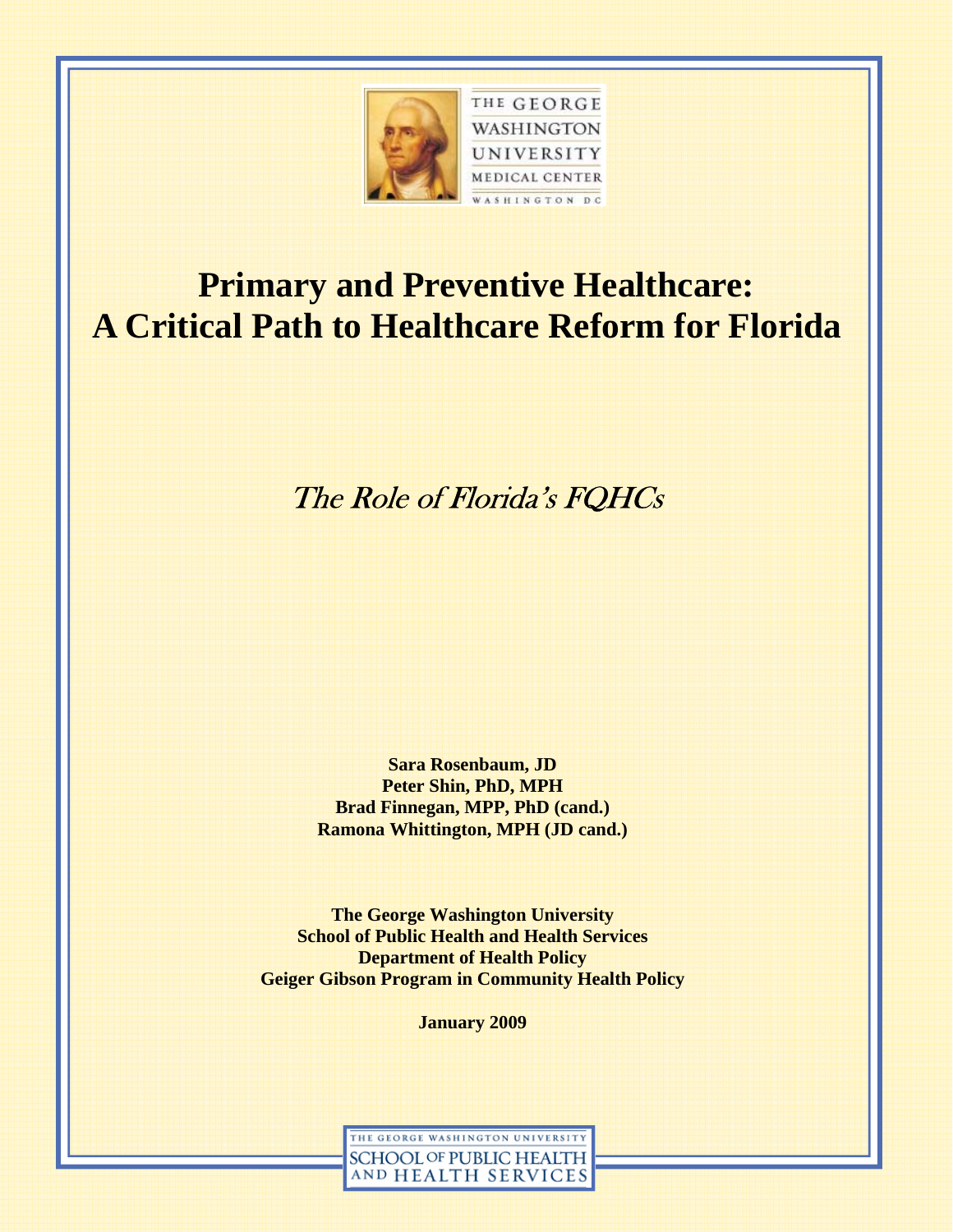#### **Executive Summary**

 Florida's health care system faces numerous challenges: a high proportion of residents without health insurance, a declining supply of primary care physicians at the same time that the state faces a growing need for high quality and cost efficient care for uninsured persons, and a growing emphasis on medical homes, especially for culturally diverse patients with complex chronic conditions. Nearly 3.8 million Florida residents lack health insurance, while more than 8 million lack access to a regular source of primary health care.

 Assuring access to timely and high quality primary health care is a key dimension of any health reform plan. The importance of focusing on primary care in health reform arises from the relationship between primary care on one hand and improved health status, reduction of population health disparities, and cost control on the other. The health care safety net represents one of the state's most important assets in any broader effort to improve the quality and accessibility of primary health care. Florida's safety net consists of hospital outpatient clinics, emergency departments, rural health clinics, public health and county volunteer clinics, and federally-qualified health centers (FQHCs). As in other states, FQHCs merit particular focus; their community location and mission and the affordability and comprehensiveness of their care make them a key foundation of primary health care reform.

 FQHCs repeatedly have been found to be especially effective in terms of both cost and quality, due to their community accessibility and their ability to furnish timely and high quality comprehensive primary health care and "enabling services" such as transportation, case management, and translation, in a culturally appropriate manner.

 Health centers repeatedly have been recognized for their capacity to serve as medical homes to diverse populations, particularly patients with serious and long term chronic conditions that can be effectively managed in community settings. Extensive evidence suggests significant potential savings from investing in health centers. Indeed, this analysis finds that community based primary care could result in an estimated savings of between \$720 million and \$794 million because of improved access, and a nearly \$5 billion reduction in emergency care expenditures.

 Despite their importance to the state's overall health care system (in 2006 Florida's health centers served an estimated 1 in 9 state residents) funding shortfalls limit their ability to reach the state's 8 million state residents without a regular source of health care. Between 1996-2006, when the number of uninsured residents grew by 32 percent, the number of uninsured patients served by FQHCs grew by 51 percent.

 Our analysis supports two recommendations. First, Florida's health reform efforts should focus not only on improving health insurance coverage but also on investing in a strong system of medical homes for all state residents. Second, FQHCs represent an especially important and cost-effective foundation for the primary care safety net but requires further investment to meet the needs of increasing uninsured and underserved residents.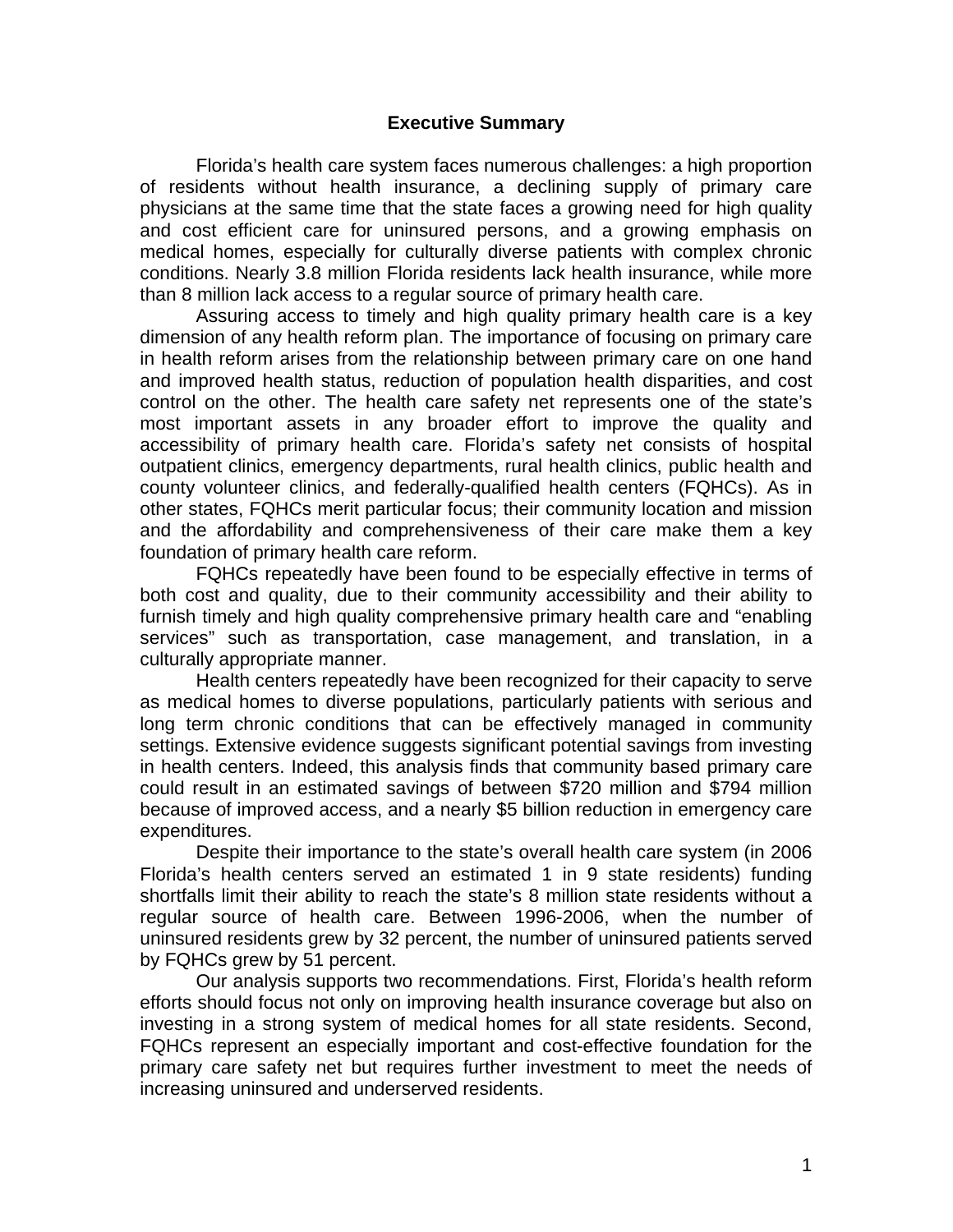### **Introduction**

A strong system of primary health care that can assure all patients of a medical care home is a fundamental goal of any health reform initiative, whether state or federal. This analysis examines the importance of comprehensive primary care to Florida's health care system, and the foundational role played by the state's 42 Federally Qualified Health Centers (FQHC) in achieving this goal for its most vulnerable populations.

The analysis begins with a summary of the literature regarding the role and importance of primary health care. It then presents an overview of health care access and quality challenges in Florida, as well as an overview of the state's safety net providers. Federally-funded health centers are particularly noted for their effectiveness not only with respect to their role in anchoring access to preventive care in the primary care safety net, but also in how they effectively manage patients with chronic illnesses that uncontrolled, can lead to premature and preventable disability and death as well as uncontrolled costs. The analysis concludes with a discussion of ways in which the reach and strength of the primary care safety net might be advanced through health reform.

## **The Role of Primary Health Care**

There has been an increasing emphasis on primary care due in part to several recent studies on the effectiveness of the medical home model.<sup>1</sup> Assuring access to timely and high quality primary health care is a core element of any endeavor to improve health outcomes, reduce population health disparities, and control costs. An extensive body of literature supports the idea that primary care is associated with an increase in positive health outcomes and a decrease in socioeconomic health disparities; the literature also suggests that comprehensive primary health care may reduce mortality rates for conditions that are most strongly associated with population health disparities, such as heart disease and cancer.<sup>2</sup>

The benefits of primary health care models embodying the key attributes identified by Grumbach and Bodenheimer have been exhaustively researched by Barbara Starfield, Leiyu Shi, and James Macinko. Their seminal literature review of the impact of primary health care underscores that regardless of which classic measure of primary health care is used in health services research — primary care physician supply, having a regular source of care, or receiving health care in settings with primary care attributes — the results are uniform: *The better the primary care, the greater the cost savings, the better the health outcomes, and the greater the reduction in health and health care disparities.<sup>3</sup>* The most critical elements of the authors' synthesis can be summarized as follows: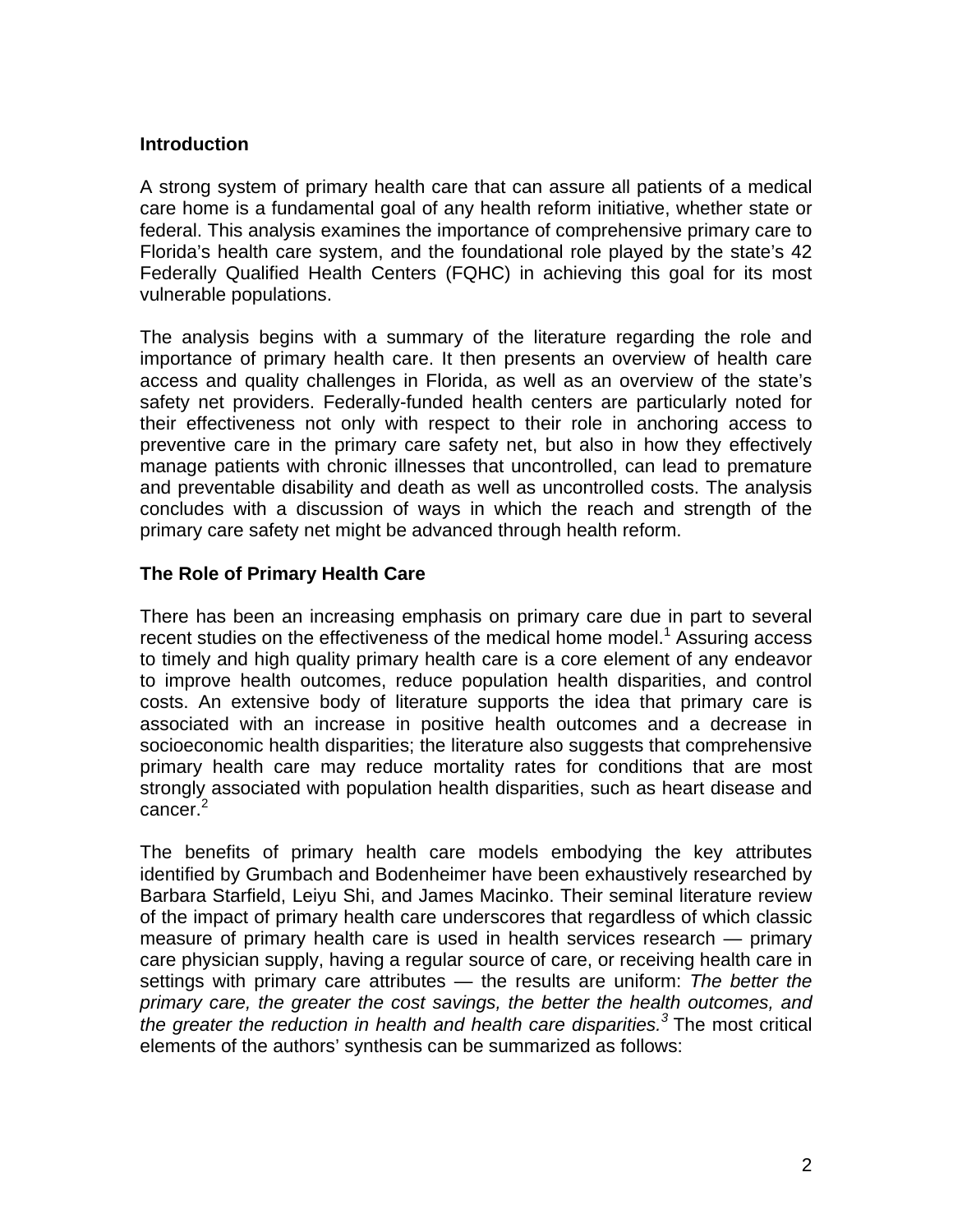## *Physician supply*

- Studies show a direct relationship between primary care physician supply and health outcomes, rates of mortality from cancer and stroke, infant mortality, and heart disease and low birth weight.
- Rural counties with higher numbers of primary care physicians exhibit increased levels of health, including 2 percent lower mortality rates from all causes, 4 percent lower mortality associated with heart disease, and 3 percent lower mortality associated with cancer.

## *Primary care as a regular source of care*

- Adults whose regular source of care is a primary care physician rather than a specialist report a lower mortality rate over a five-year time period.
- Persons who report a particular person as a primary care provider are more likely to receive appropriate preventive care, fewer prescriptions, fewer diagnostic tests, and to experience decreased hospitalization and emergency care.
- Having a primary care physician as the first contact decreases the likelihood of specialty care and increases the effectiveness and appropriateness of care.

#### *Primary care and health disparities*

- Primary care can reduce the health differentials between rich and poor. Compared to the population mean, communities with high income inequality but a high ratio of available primary care physicians showed a 17 percent lower post-neonatal mortality rate, while those with low levels of primary care showed a 7 percent higher rate of post-neonatal mortality.
- The relationship between abundant primary care and decreased mortality among persons with low socio-economic status is particularly pronounced in the case of the African American population, thereby demonstrating that better primary care can reduce racial health disparities.

#### *Primary care and the overall cost of care*

• Primary care supply reduces the cost of health care. The higher the primary care/patient ratio, the lower the overall cost of care as a result of increased preventive care and reduced use of hospital services.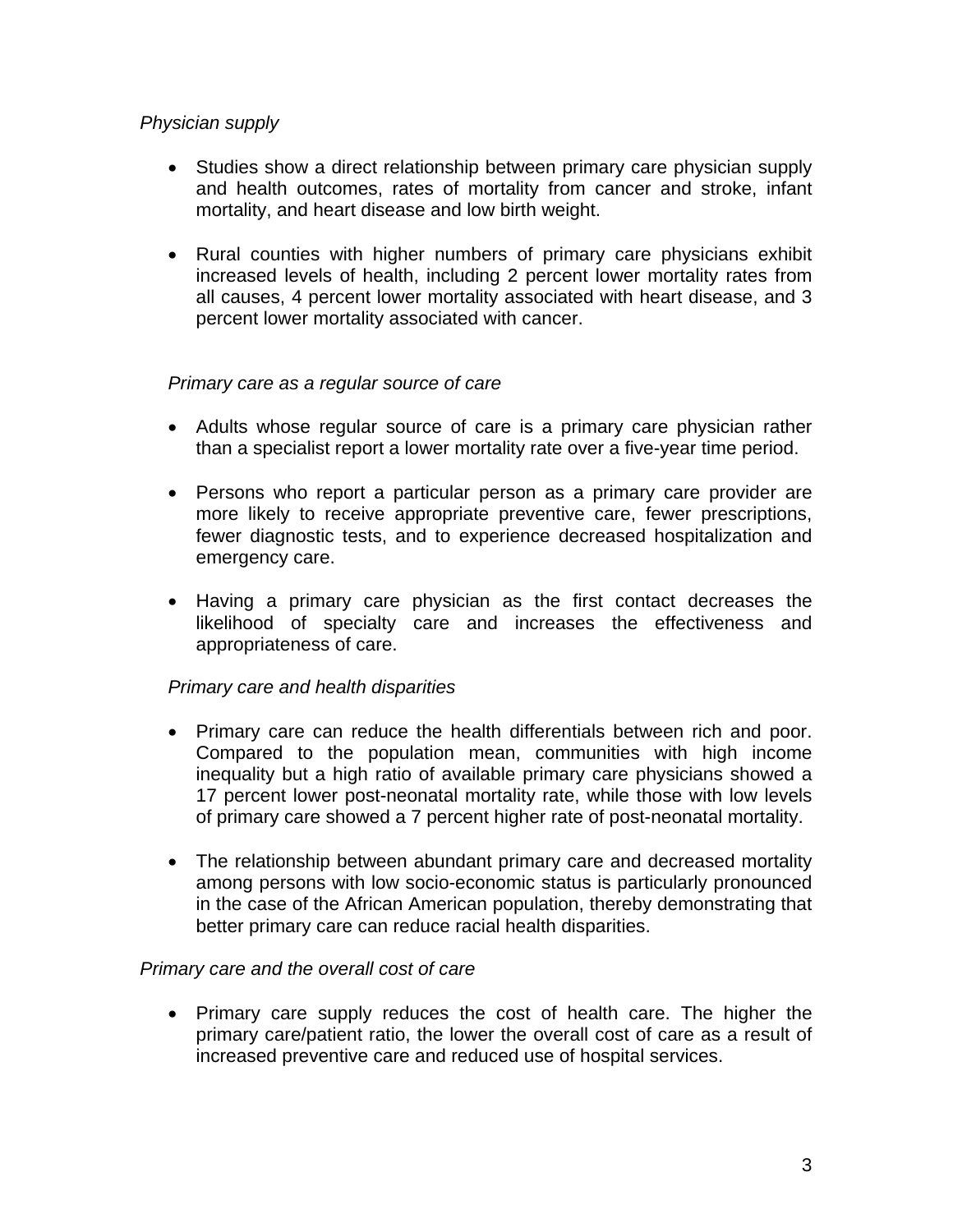- Medicare spending is directly related to the supply of primary health care physicians; the greater the supply of primary care, the lower the Medicare spending rate.
- Primary care increases the prevalence of preventive interventions to reduce the incidence of chronic and costly disease, using interventions such as smoking cessation, obesity regulation, physical activity, seat belt usage, and breast feeding.
- Primary care is associated with earlier detection of melanoma, breast, colon, and cervical cancer.
- Primary care is particularly effective in the management of health problems that can cause serious complications or require emergency care and hospitalization.
- The greater the rate of primary care, the lower the likelihood of hospitalization for ambulatory care-sensitive conditions.

Comprehensive providers of primary health care that possess the capacity to serve as "medical homes" in terms of the range and quality of care they offer have been recognized as particularly important. The features that make primary care providers effective can be found in a range of service delivery models such as private group practices and hospital and freestanding clinic services. In the case of populations at significant risk for medical underservice, federally qualified health centers (FQHCs) have been repeatedly evaluated as especially effective in terms of both cost and quality, because of their community accessibility and their ability to furnish timely and high quality care in a manner adapted to patient need. Recognized as one of the federal government's most effective programs,  $4\sigma$ FQHCs in essence are part of any state's primary health care foundation.

• The experiences of FQHCs offer valuable lessons for primary care investment as a whole. Beginning in 1999, the federal Bureau of Primary Health Care launched a Health Disparities Collaborative, whose aim is to reduce health disparities through the introduction of systemic quality improvements aimed at the management of chronic diseases that collectively account for much of the excess mortality and morbidity experienced by minority and low income populations in the U.S. Recently reported results from a study of a large group of collaborative sites showed marked improvement in health status, improved use of primary care, and reductions in sporadic and ineffective use of diabetes care.<sup>5</sup> Therefore, investments in a strong primary health care system that provides the comprehensive, community-based primary care such as FQHCs help to improve health outcomes. $6$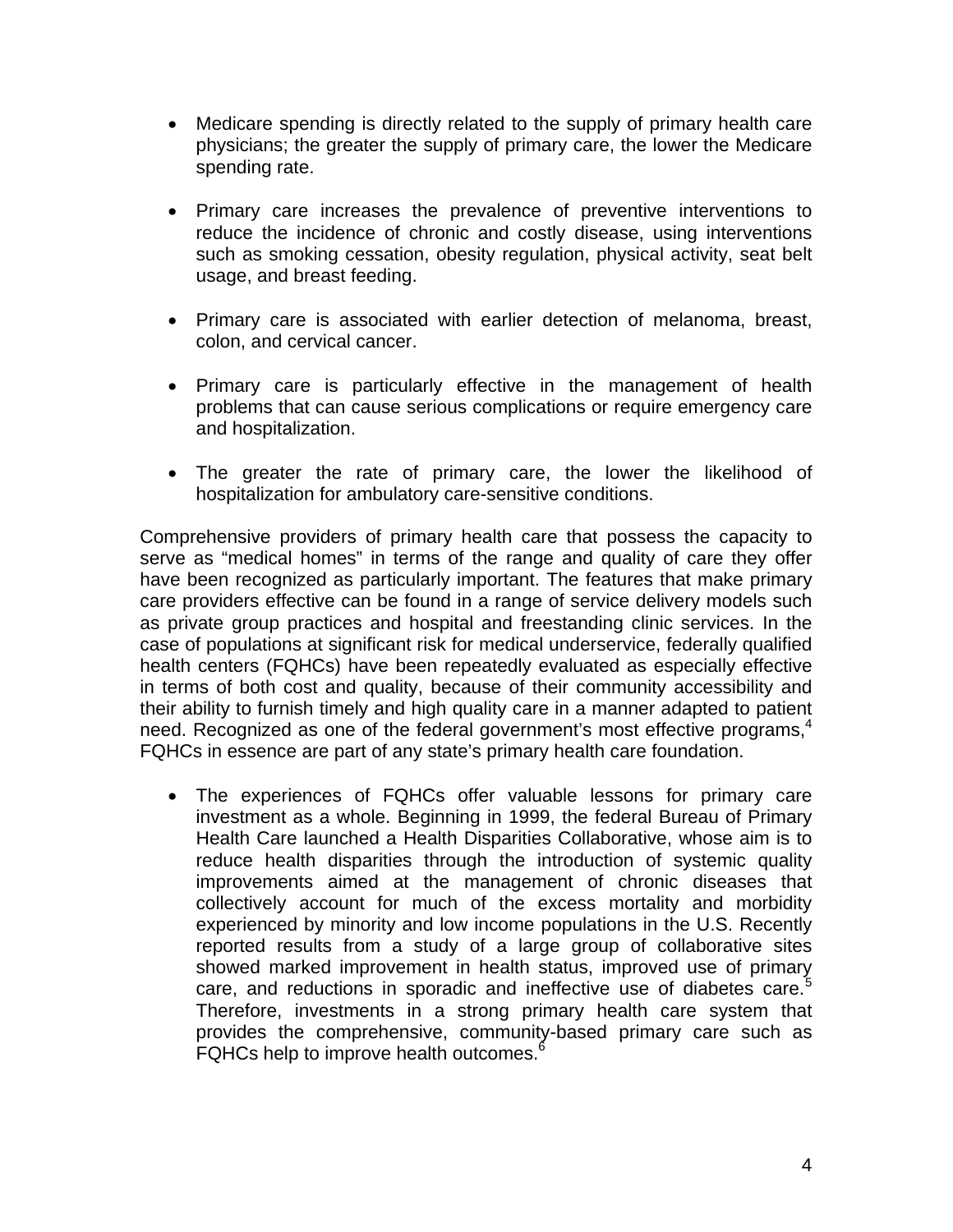- The number of primary care providers per capita shows a strong correlation with health status, including decreases in mortality from heart disease, cancer, or stroke.<sup>7,8</sup> Disparities in overall population mortality rates, infant mortality rates, tuberculosis case rates, and access to prenatal care were found to be smaller, particularly as the penetration of FQHCs increased into low-income communities.<sup>9</sup>
- Low-income uninsured and Medicaid patients served by FQHCs were more likely to report having a regular source of care and receiving comprehensive care than those nationally. In fact, health center uninsured patients were much more likely to have had 4 or more visits to a general physician than all uninsured patients.<sup>10</sup>
- Effective access to primary health care providers has been shown to result in reduced emergency room visits and lower health care costs.<sup>11</sup> One study found while communities with high emergency room use for nonurgent problems is associated with lack of primary care capacity, FQHCs help to reduce use of the emergency room by low-income populations.<sup>12</sup> Populations served by FQHCs show lower rates of costly health conditions and significantly lower rates of preventable hospitalizations compared to those who do not live within close proximity to a health center (5.8 fewer preventable hospitalizations per 1000 persons).<sup>13</sup> FQHCs have been shown to reduce ambulatory care-sensitive hospitalizations for children.<sup>14</sup> In general, FQHCs provide a cost-effective source of primary care, particularly for populations facing major barriers to care.

Although much of state health reform efforts focus largely on access to health insurance, the literature also indicates greater investments in primary health care capacity must also be simultaneously pursued. In fact, studies show communities with greater health center capacity and increased insurance rates were also more likely to have residents reporting a usual source of care.<sup>15</sup> As a result of greater primary care capacity and improved coverage, barriers that may be needed to address preventable chronic health conditions are reduced, the continuity and stability of care improves, and the primary care is enabled to function as a medical home capable of offering comprehensive management.

#### **Health Care Needs Among Florida Residents**

Florida is a state that shows the combined challenges that arise from a high level of uninsurance, a decreasing physician supply, an increasing need for systems of care for uninsured persons, and the challenges associated with creating effective systems of care that are capable of responding to the complexity of chronic conditions in a culturally appropriate fashion, and in a manner that promotes disease management and care coordination.<sup>16,17,18</sup>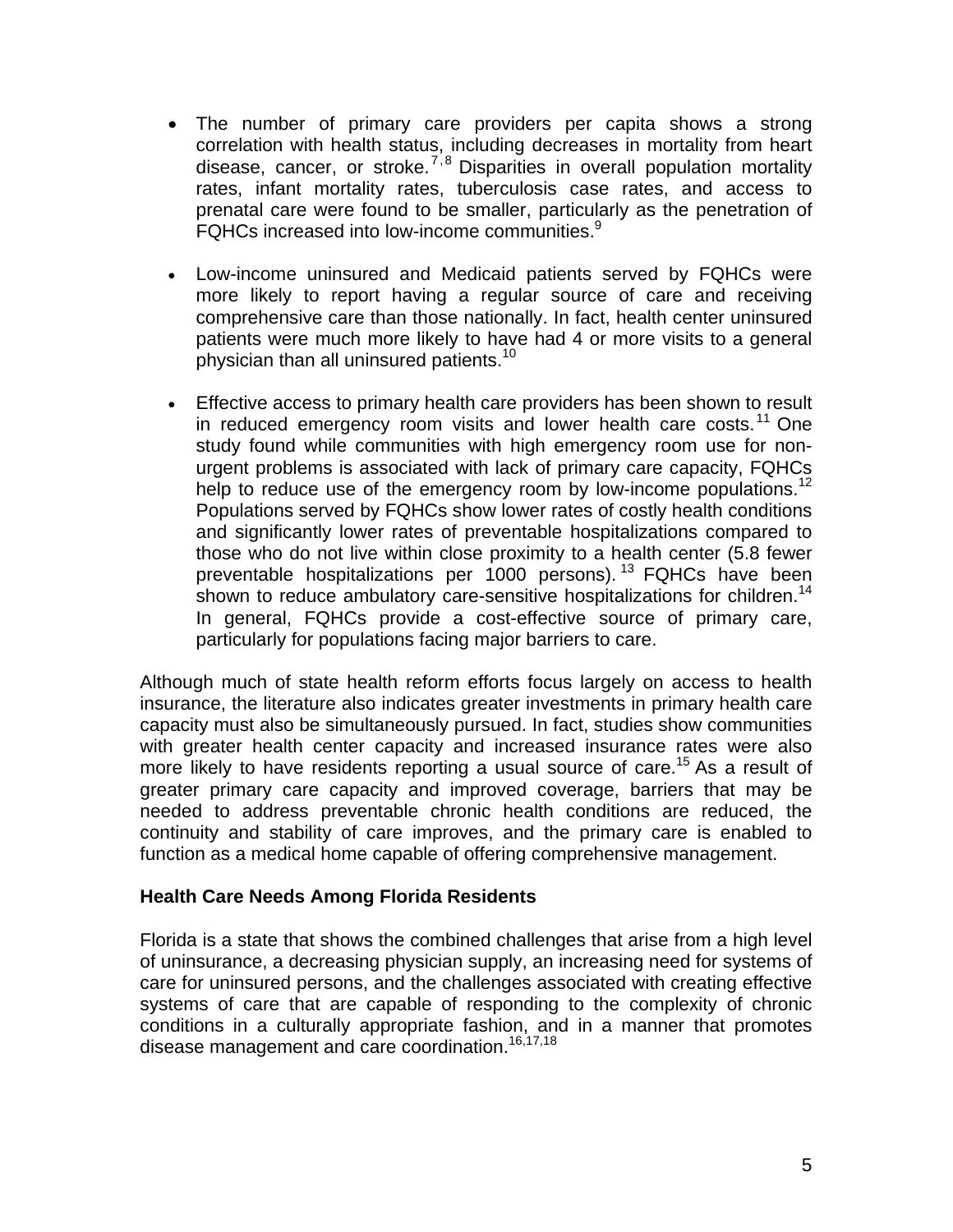## A Portrait of Florida's Uninsured

Over the 2004-2006 time periods, an estimated 20 percent of nonelderly Florida residents were uninsured. Furthermore, the lack of health insurance is not a brief or episodic event. Results from a 2004 survey of Florida residents found the lack of health insurance is a persistent problem, with 54 percent of the uninsured (14% of the entire nonelderly population) reporting having been without coverage for more than a year. Nearly 19 percent of all residents reported having never been covered during 2004.<sup>19,20,21</sup> As is true nationally, the report found that uninsured Floridians are from low-wage working families:

- 2 out of 3 are employed
- 4 out of 5 are working age adults
- 1 out of 4 are employed by small businesses
- 3 out of 4 have incomes below 250% of the federal poverty level
- 1 out of 4 lives in the Miami-Dade area.

Furthermore, the lack of health insurance coverage crosses all age groups, economic and racial and ethnic sub-populations. Data from the Census and Kaiser Family Foundation show:

- Individuals without insurance come from all age groups, including nearly 950,000 older adults in the age 45-64 category.
- As seen in Figure 1, more than 2 million adults age 18-44 lack health insurance.
- The lack of health insurance covers all races and ethnicities, but disproportionally affects minority populations with 58 percent of uninsured coming from racial and ethnic minority groups. (Figure 2)
- Though the majority of uninsured are below poverty or near the poverty level, 37 percent of the uninsured earn 200% or more of the Federal Poverty Level. (Figure 3)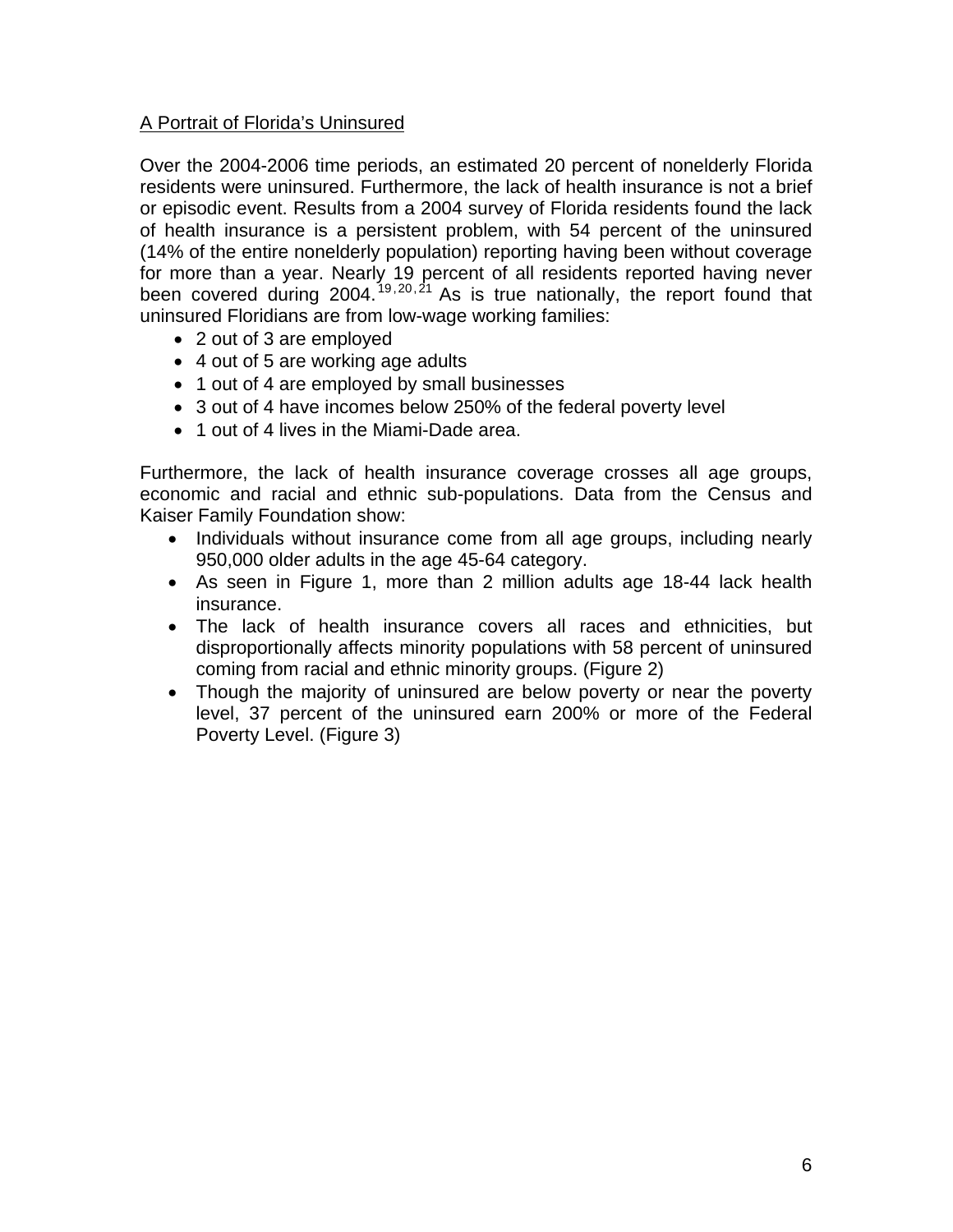

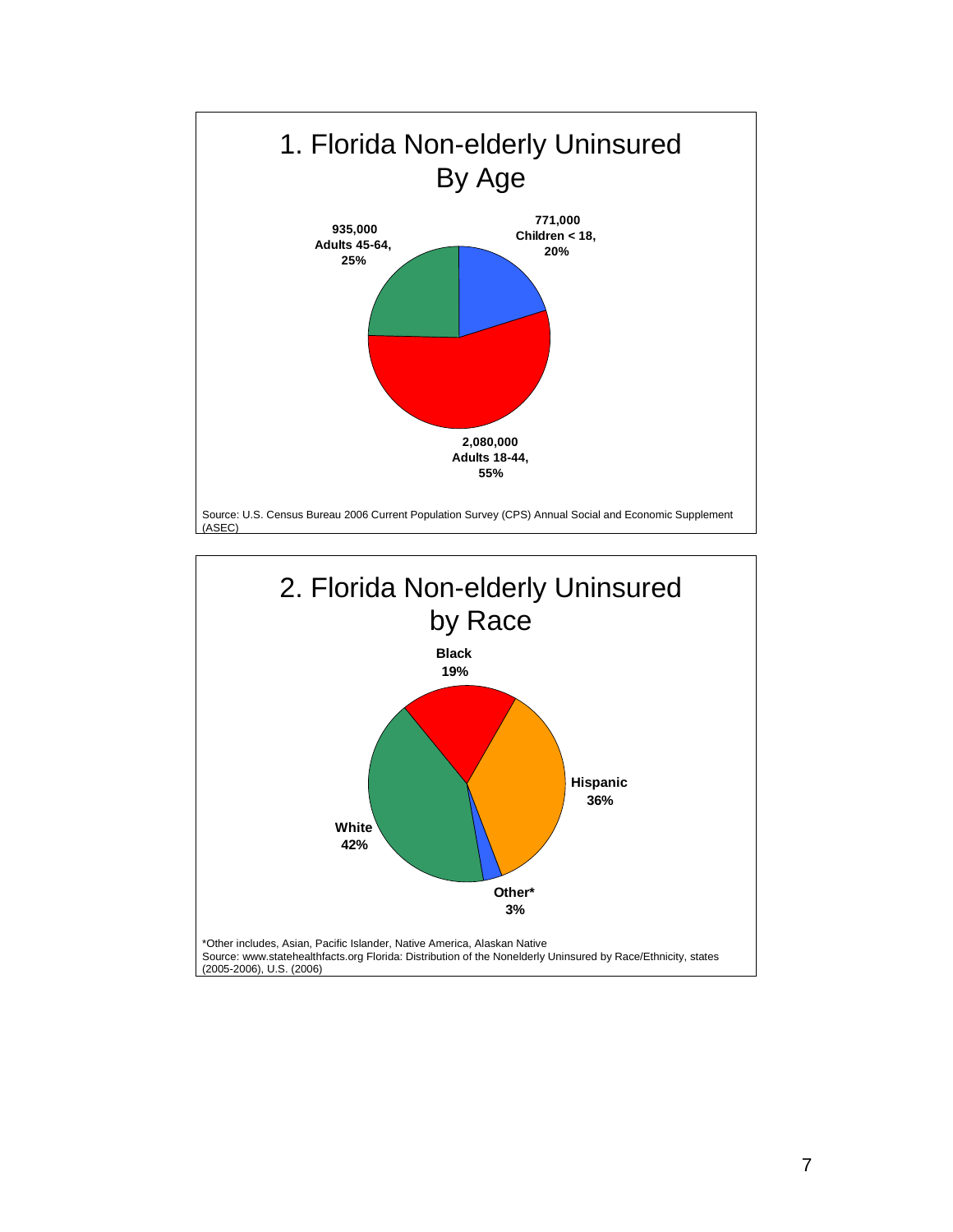

Being without health insurance coverage has serious consequences for primary health care:

• Key findings from *A Profile of Uninsured Floridians* underscore the relationship between being without health insurance and lacking primary health care. The lack of a usual source of care stood at 22 percent for the state, a figure that reflects the national average.<sup>22</sup> But when controlled for health insurance status, the results changed significantly. Figure 4 shows where having a regular source of care was concerned, the study found a two-to-three fold difference between persons with and without insurance. While 16 percent of persons with year round coverage reported no usual source of care, the figure nearly tripled for uninsured persons with a gap of less than a year in coverage (45%) and persons without health insurance for at least one year (37%) had no continuous primary care source.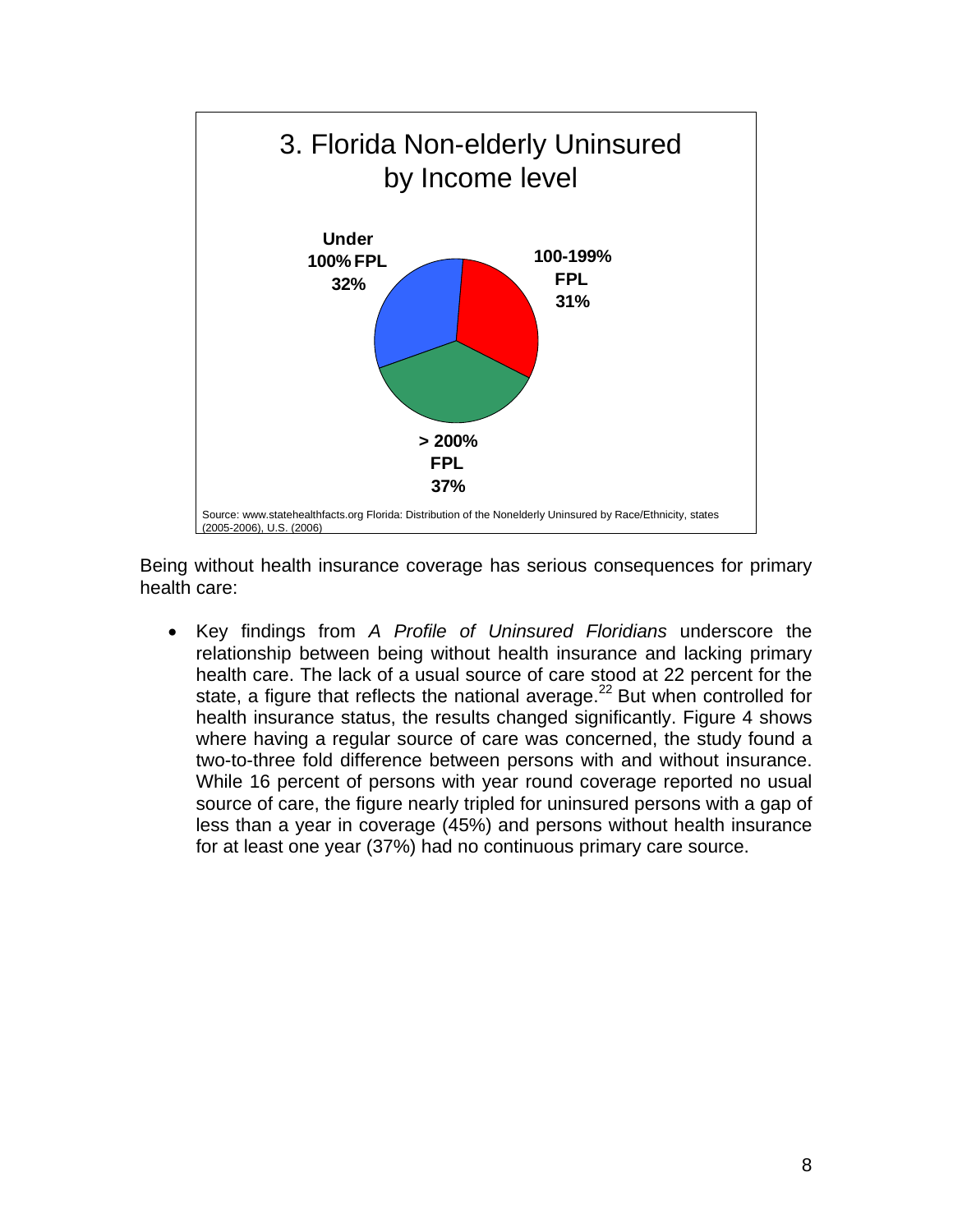

• Being uninsured also is correlated with delays in seeking needed medical care, as well as the associated costs that might have been avoided had lower cost primary health care been more readily available. *A Profile of Uninsured Floridians* reports that while nearly 10 percent of respondents with year-round insurance coverage reported delaying care because of cost, the figure skyrocketed to 44 percent among persons with coverage gaps of less than one year and for a year or longer. (Figure 5)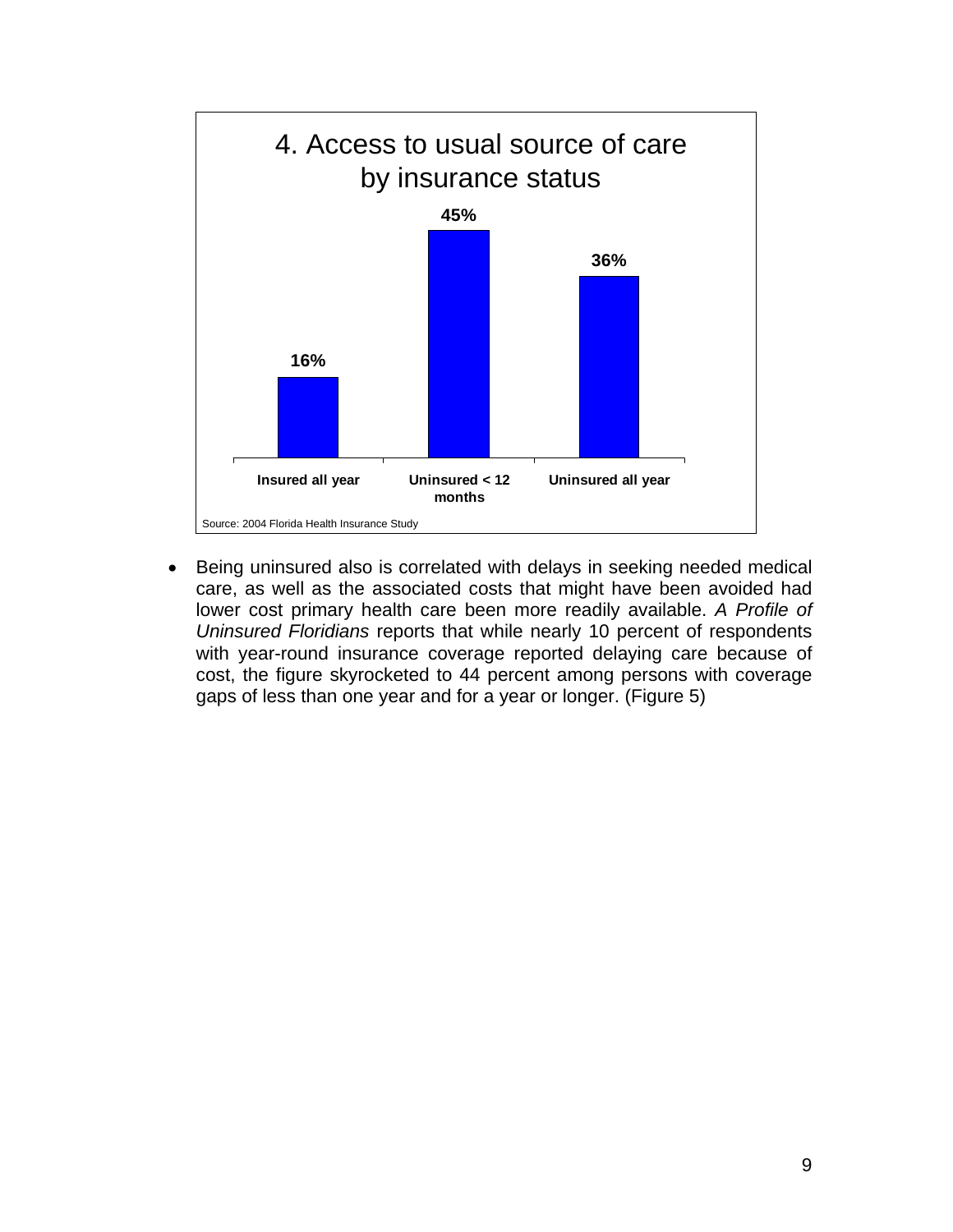

# **THE HEALTH CARE SAFETY NET**

Like other health care safety nets nationwide, Florida's loose network of hospitals, rural clinics, health department clinics, private practices, and FQHCs struggle with a growing uninsured and aging population, decreasing primary care physician supply, and increasing need for comprehensive care and care management. According to the Florida Hospital Association, Florida's hospital uncompensated care costs have increased 73 percent from \$1.36 to \$2.35 billion between 2000 and 2006.<sup>23</sup> Approximately one-third of Florida hospitals are also at financial risk in part due to insufficient public financing. Even though Medicaid and Medicare account for 58 percent of patient days, they represented only 50 percent of revenues.

With over 9,100 licensed medical, dental, vision, and other professional health care volunteers, Florida's free clinics are another source of care for thousands of uninsured with 290,000 patient visits reported in 2006-07.<sup>24</sup> In sparsely populated areas with fewer health care resources, the 152 rural health clinics also play a role as safety net providers.<sup>25</sup>

While there are several primary care providers in Florida that supply care to the medically underserved, FQHCs are unique community based providers which have been essential to providing care to low-income Florida residents. Unlike other safety net providers, FQHCs are governed by patient-majority boards to ensure community health care needs are addressed. The FQHCs must also report user and service characteristics, financial data, and staffing information to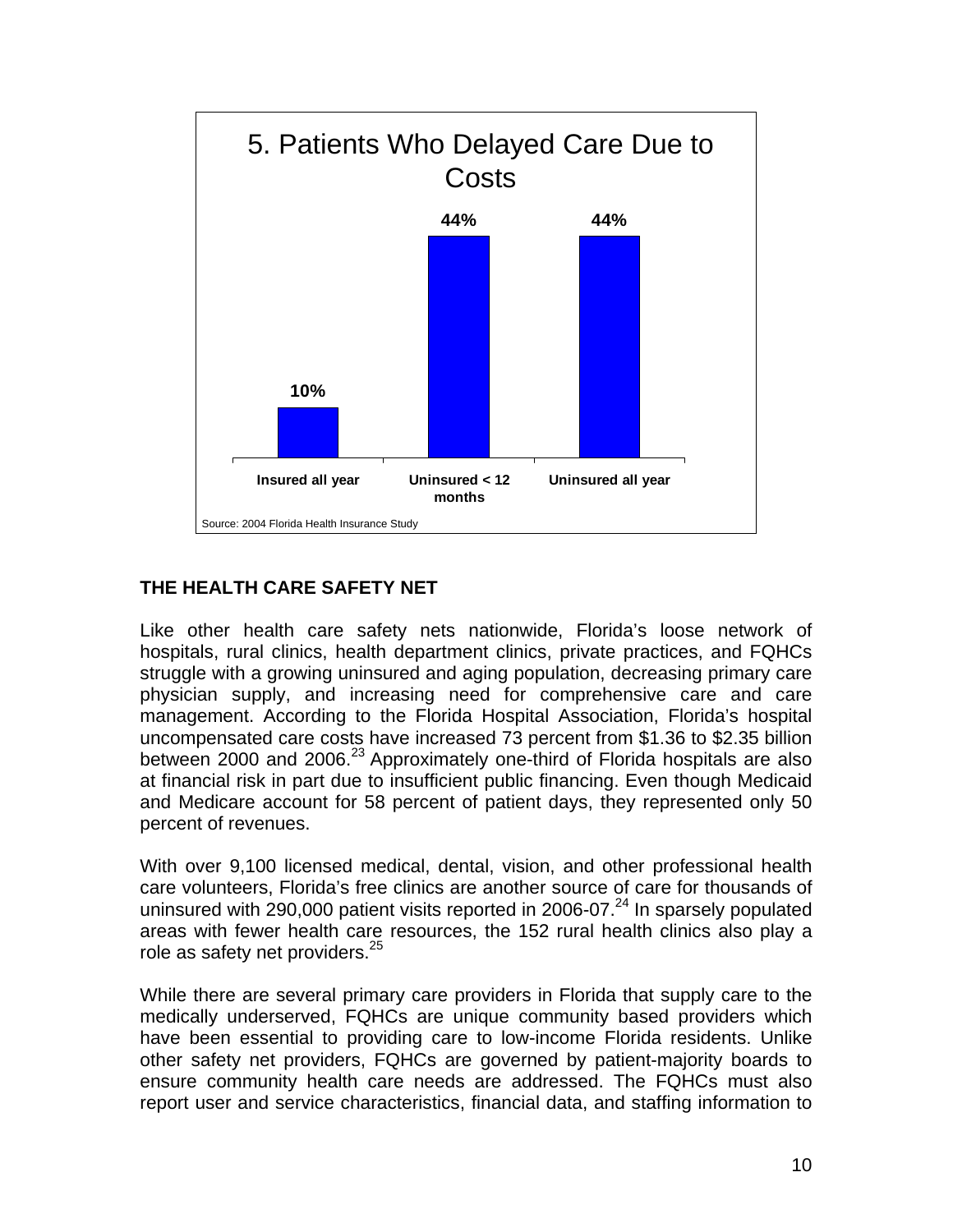the Health Resources and Services Administration as part of its grant requirements to demonstrate their ability to improve access to comprehensive care that is cost-effective and high quality. Therefore, the following analysis focuses on FQHCs not only because of their essential role in primary care safety net but also due to the availability of their data.

### **FEDERALLY QUALIFIED HEALTH CENTERS: THEIR ESSENTIAL ROLE IN FURNISHING PRIMARY HEALTH CARE AND THE CHALLENGES THEY FACE**

#### *FQHCs: Florida's Essential Primary Health Care System*

FQHCs serve as the backbone of an efficient, safe and effective primary care system for medically underserved populations and low-income communities. In 2006, the state's 38 FQHCs served as medical homes to 702,000 patients across 232 sites. (Figure 6)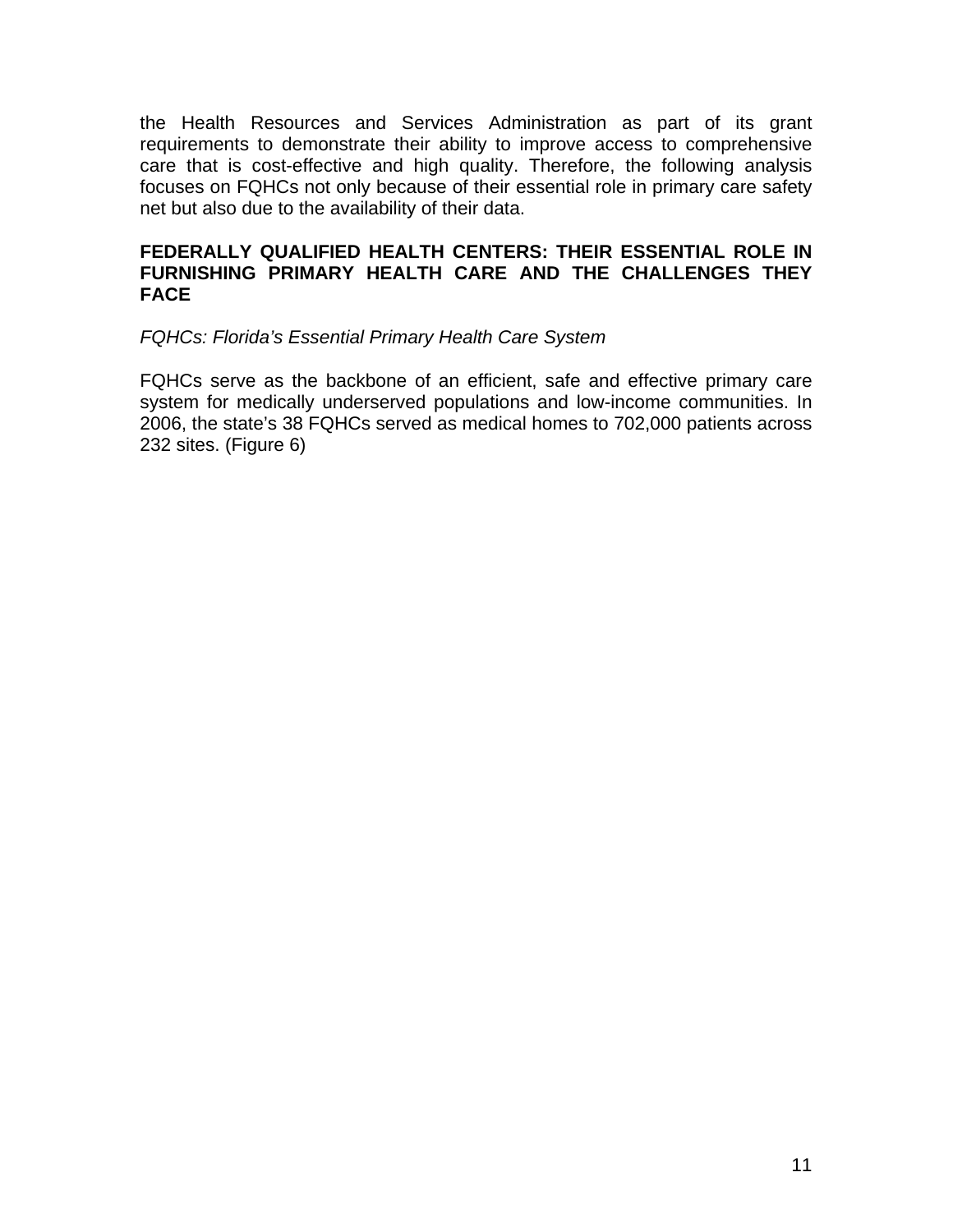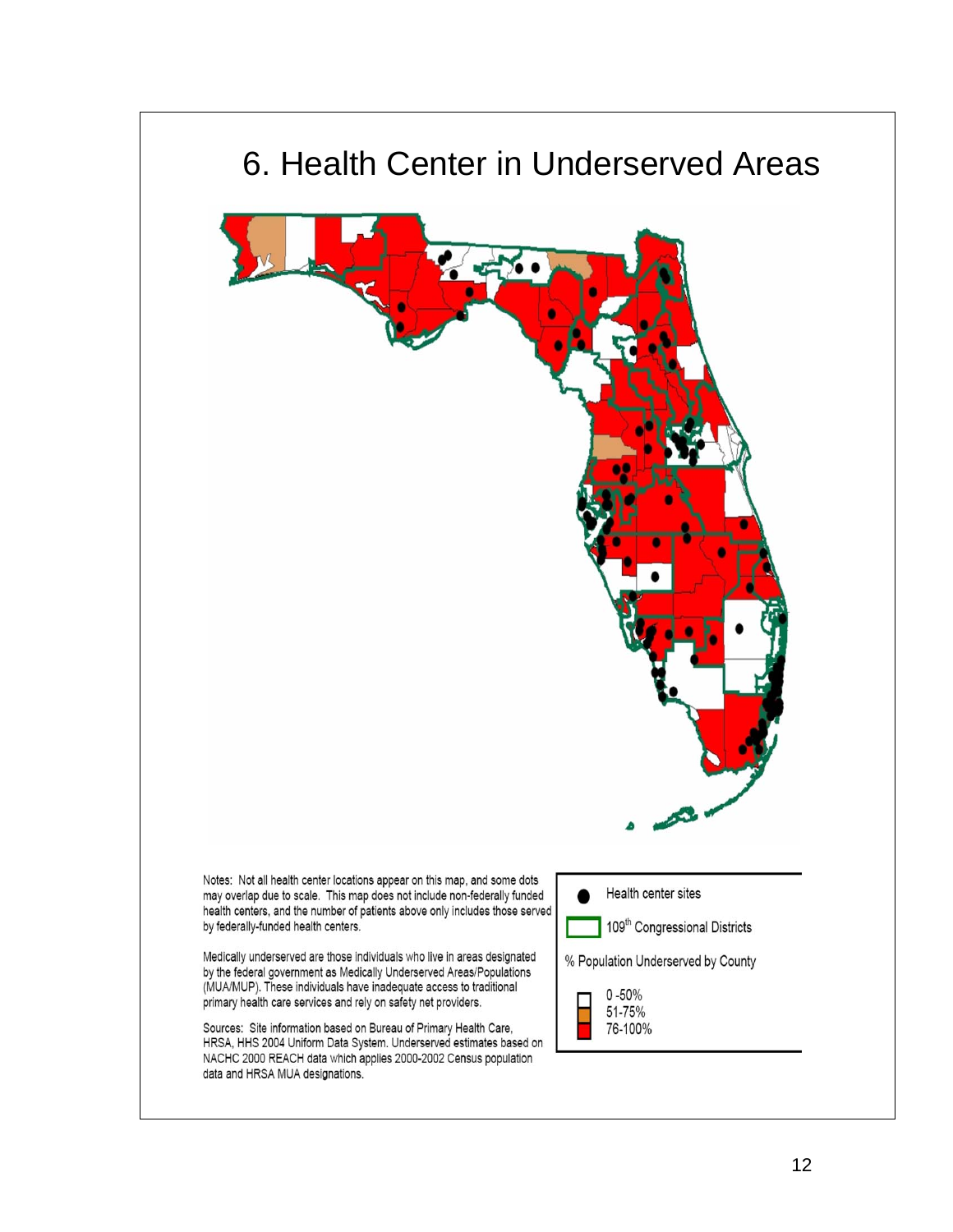In 2006, Florida's FQHCs ranged from some of the largest and most sophisticated primary health care practices in the state to small FQHCs critically located in rural underserved communities. FQHCs in 2006 served as the practice home for nearly 1530 primary care professionals, including 328 physicians, 1,200 clinical support staff, 65 dentists, 152 behavioral health professionals, 128 pharmacy personnel, and 357 enabling services staff, and 1,700 administrative staff. FQHCs have been shown to be economic powerhouses for the communities they serve, generating seven dollars for every one dollar invested.

In addition to general health care cost savings, FQHCs contribute significantly to the state economy by stimulating job growth and household incomes, as well as generating the production and consumption of health care goods and services. One study found Florida's 36 FQHCs contributed over \$537 million dollars and over 6,400 jobs to the state's economy in 2005.<sup>26</sup> In terms of the return on the economic investment in FQHCs, this translates to \$7 million in new economic activity and 83 jobs for every \$1 million invested in  $FQHCs.$ <sup>27</sup> For many poor urban and rural communities, such investments not only result in greater access to care but also a healthier workforce and new opportunities for economic growth.

FQHCs in Florida, like health centers nationally, are nonprofit corporations that are distinguished by 4 key characteristics:

- Location in or service to communities and populations designated by law as medically underserved or as experiencing a shortage of primary health care professionals
- The provision of comprehensive primary health care
- Provision of care in accordance with a prospective schedule of charges that is prospectively adjusted in accordance with ability to pay
- Governance by a community board, a majority of whose members are patients of the health center

Figures 7 – 10 present information on FQHCs derived from Uniform Data System which contains critical patient, staffing, utilization, and financial data on all FQHCs that receive federal grants from HRSA.<sup>28</sup> Data are for 2006, the latest year for which national data are available.

• *Florida's FQHCs serve the poorest patients.* Nearly 87 percent of all Florida health center patients in 2006 had family incomes of less than 200% of the federal poverty level.<sup>29</sup> Figure 7 shows that 65 percent of health center patients that year had family incomes below 100% of the federal poverty level – nearly four times the Florida poverty rate of 16 percent.<sup>30</sup> Additionally, more than 10 percent of patients are homeless.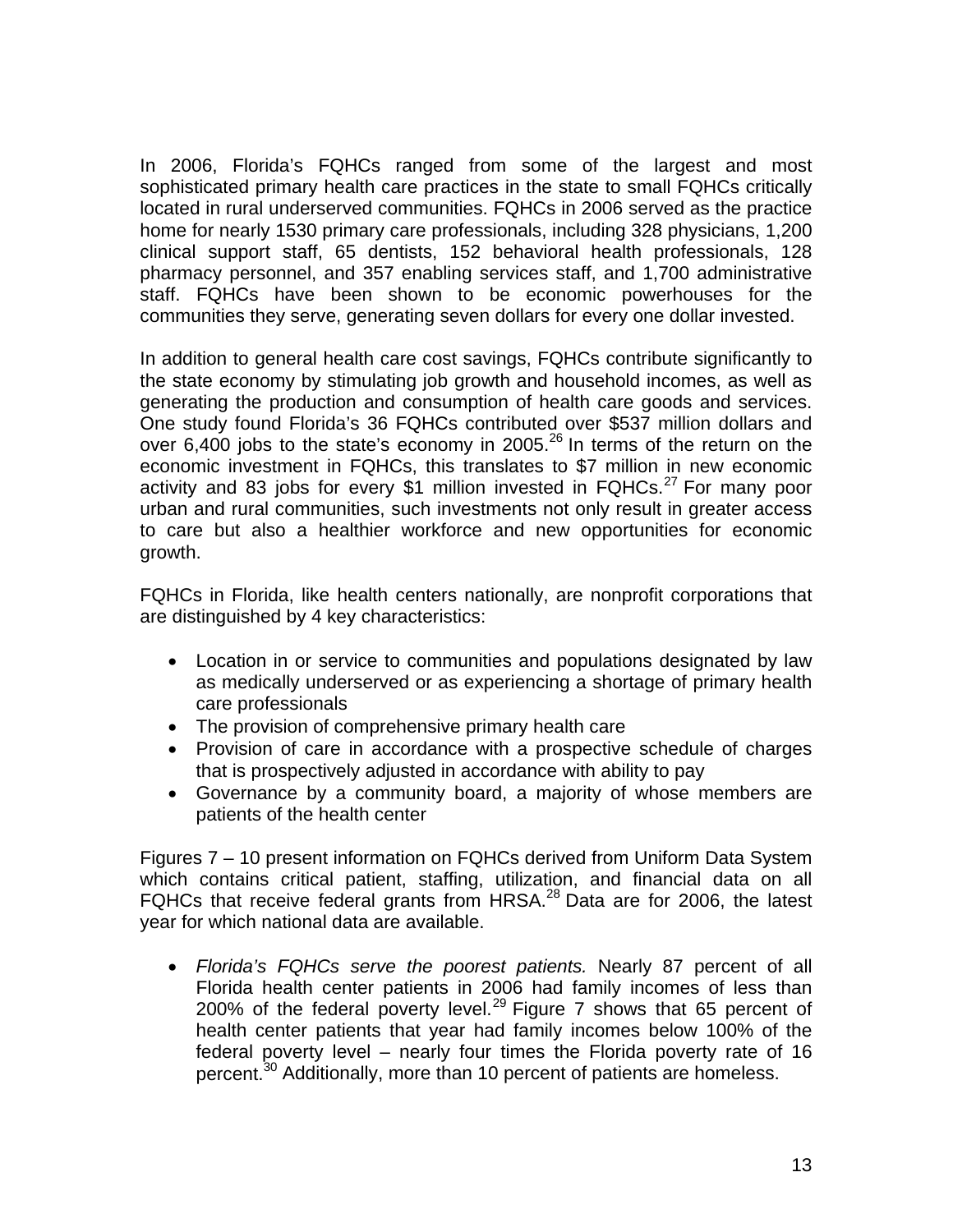

• *FQHCs are a crucial source of care for Florida's minority families, who are significantly more likely to be poor.* In 2006, Florida's FQHCs furnished extensive health care to the state's minority population; that year, twothirds of health center patients were non-white. This is significant because of the elevated poverty rate among Florida residents who are members of racial or ethnic minority groups. In 2004, persons who reported their race as Black alone were three times as likely to be living below the poverty level as those reporting their race as White alone. 31 Similarly, persons of Hispanic origin were 1.6 times more likely to fall below the poverty level than non-Hispanics (22.9 percent and 17.8 percent respectively). Onethird of the state fell below 200% of the poverty level. $32$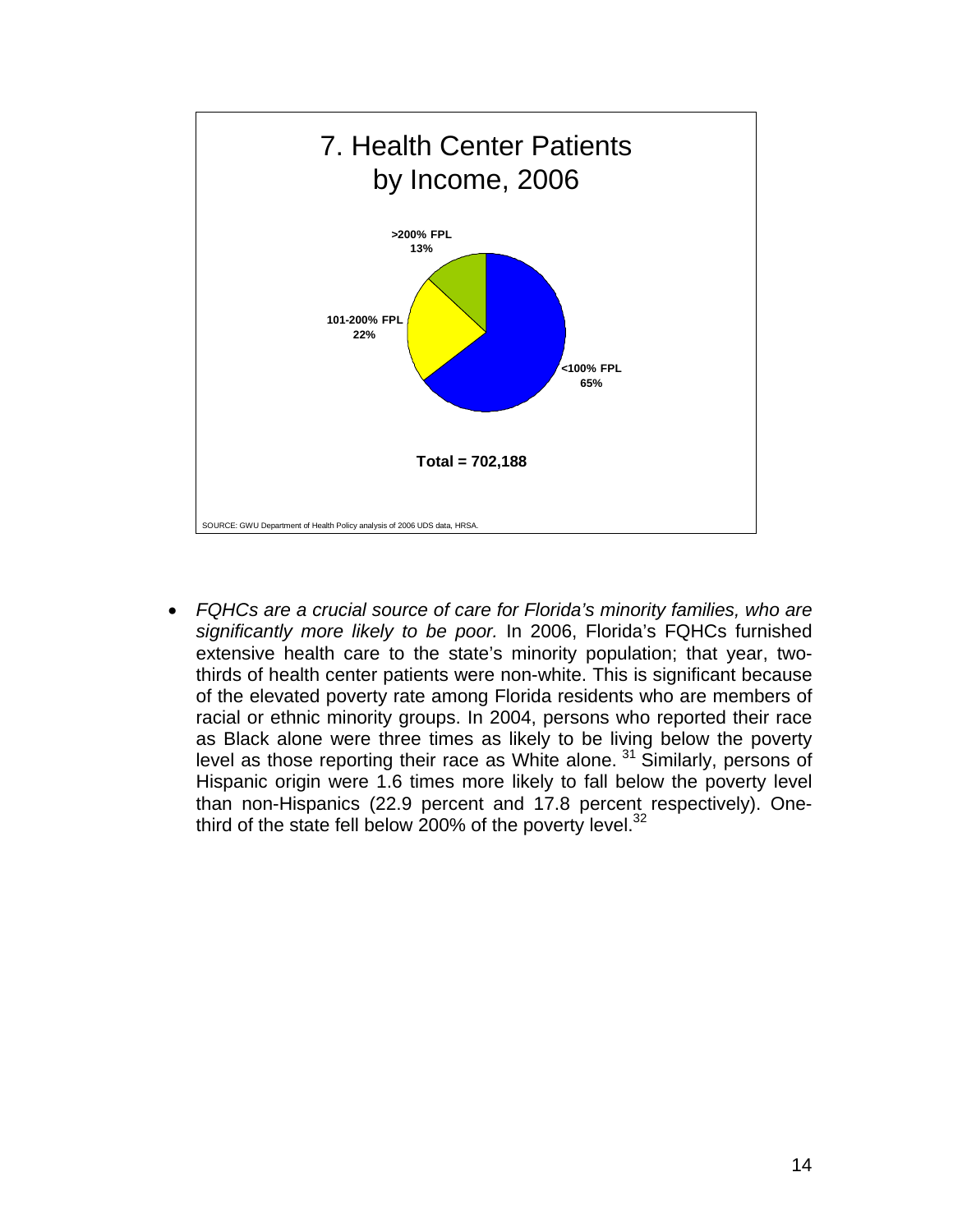

• *Health center patients in Florida are especially likely to be uninsured.* In 2006, as Figure 9 shows, 55 percent of Florida health center patients were uninsured, a figure significantly higher than the national average of 16 percent. Correspondingly, in 2006, 25 percent of health center patients in Florida were covered by Medicaid, a figure significantly lower than the national estimate of 13 percent.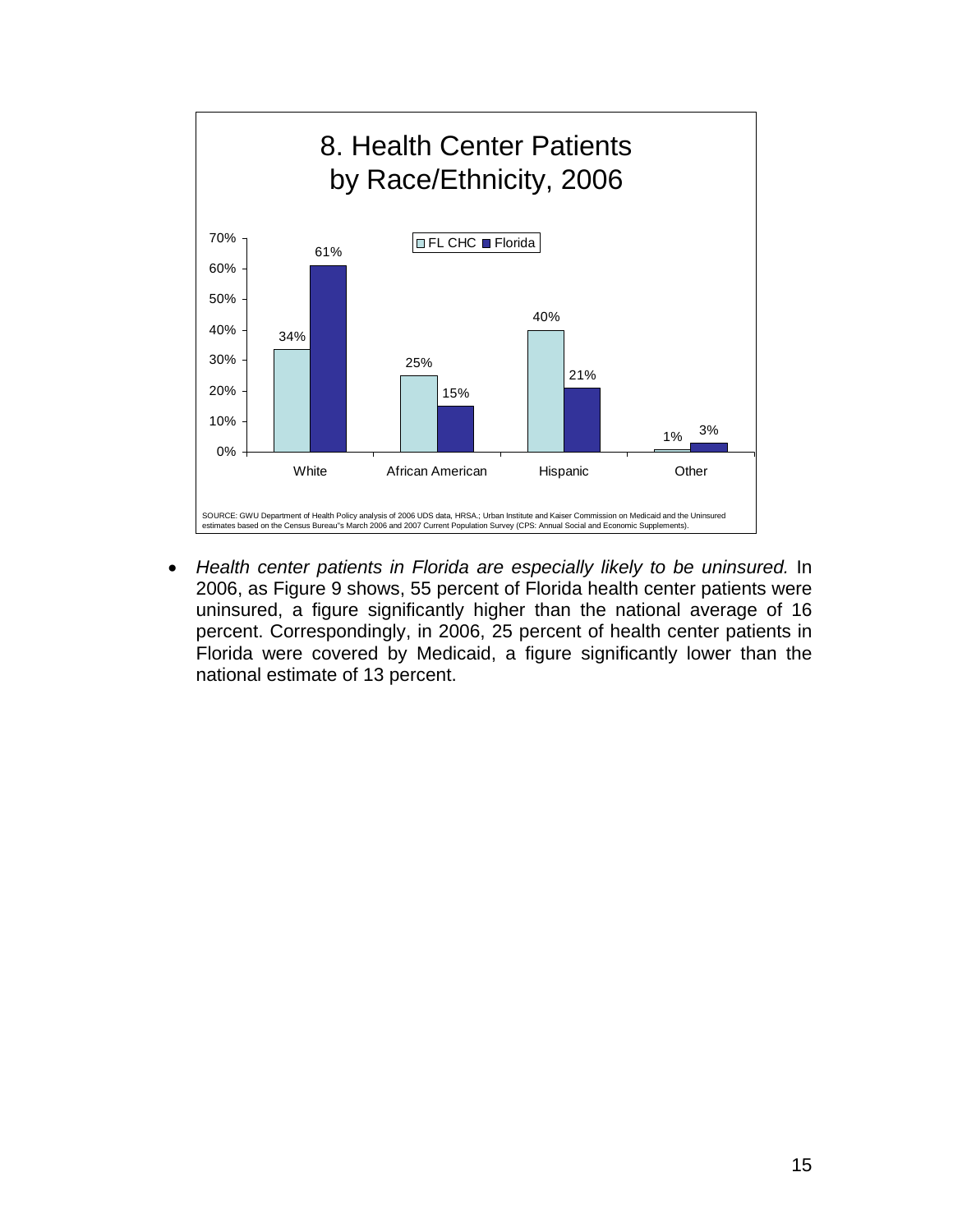

The impoverishment of health center patients, coupled with FQHCs' critical role in caring for minority patients, elevates the likelihood that patients will be uninsured. Indeed, the 2004 Florida Health Insurance Study found that health insurance varies significantly by race and ethnicity. Although about 80 percent of White residents had continuous health insurance coverage, continuous coverage is available to only 61 percent of Hispanics and 72 percent of Blacks. Similarly, the study reported that Hispanics are more likely to be uninsured all year (25.3 percent) than white non-Hispanic (9.4 percent) and Black (15.6 percent) residents.<sup>33</sup>

• *FQHCs serve the state's most vulnerable patients.* Figure 10 shows children and adults who are most likely to be low income accounted for most health center patients. Approximately 39 percent of patients were children and 54 percent were working-age adults. The frail elderly accounted for remaining 7 percent of health center patients.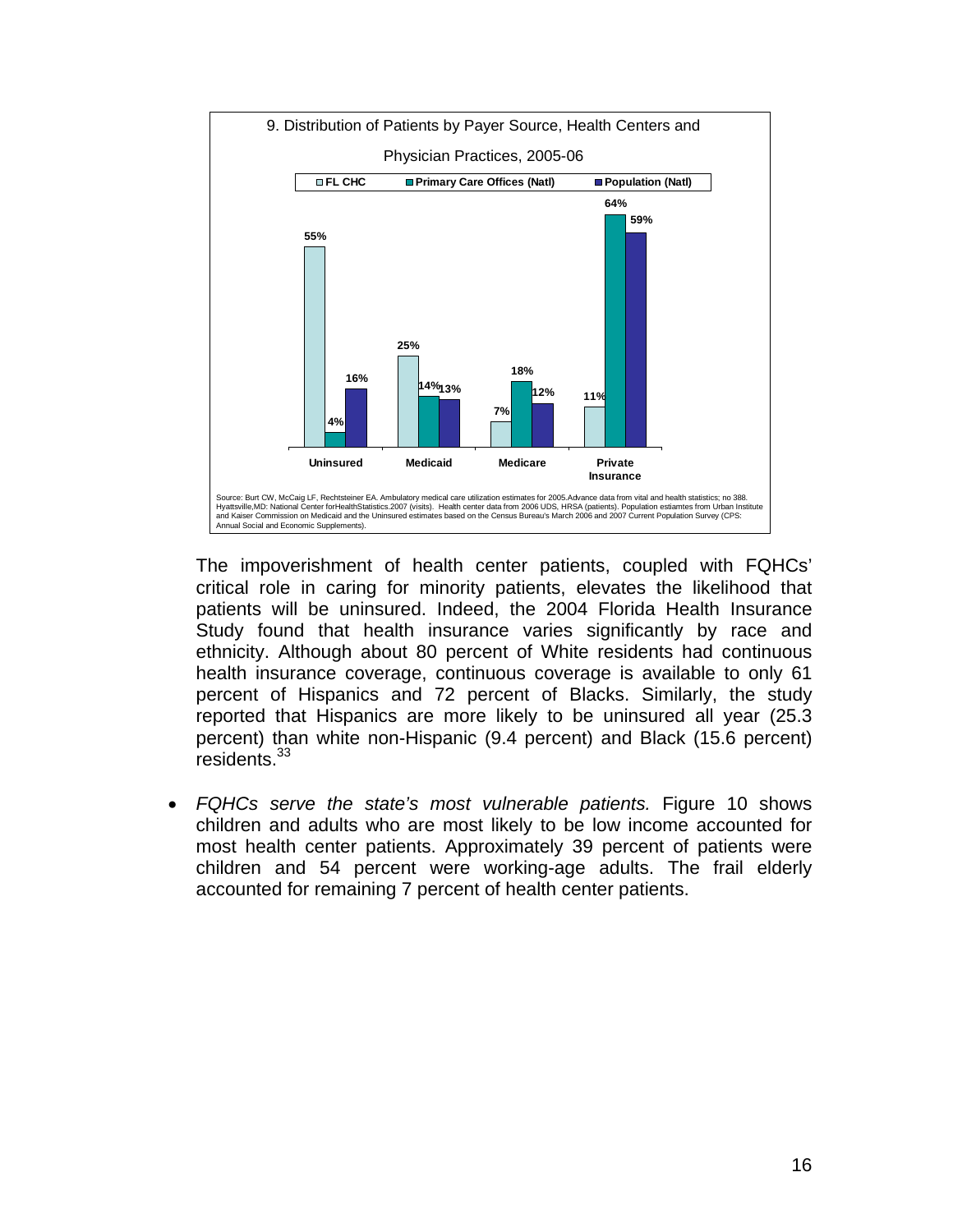

- *FQHCs are essential to the state's agricultural industry*. Although migrant and seasonal farmworkers face significant risk for job related injuries and illnesses, nearly 9 out of 10 are uninsured and are unable to access care.34 FQHCs are a critical source of care for this population. The 2006 UDS data shows FL FQHCs served approximately 70,000 migrant and seasonal agricultural workers and their families, and 12 FQHCs received federal funds specifically for the care of migrant and seasonal workers.
- *FQHCs accounted for approximately 6 percent of the state's births in 2006***.** FQHCs reported approximately 26,000 prenatal care users and nearly 14,000 births.<sup>35</sup> FQHCs also provide critical access to prenatal care for women in farmworker families who are at elevated risk for poor birth outcomes, including low birth weight and pre-term births.<sup>36</sup>
- *FQHCs are a critical component of the state's strategy for addressing its primary health care shortage.* The state's FQHCs play a vital role in providing a medical home for some of the neediest populations without access to care, particularly, as primary care capacity continues to shrink. According to a survey of physicians conducted by researchers at the Florida State University College of Medicine, 30 percent of physicians reported that they intended to leave their practice within the next 5 years.<sup>37</sup> Without further investments and incentives for primary care providers to remain in practice, the need for FL FQHCs is likely to grow.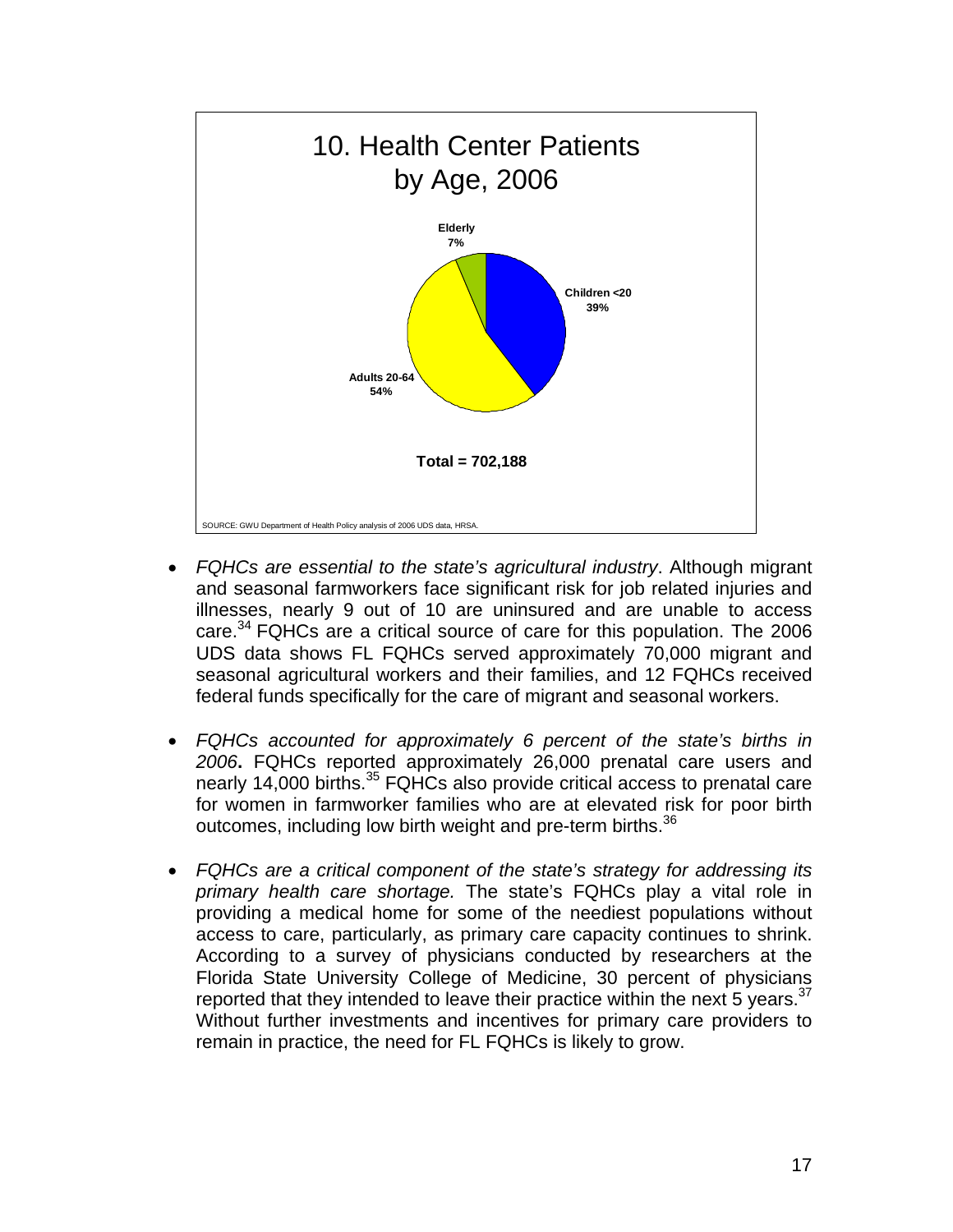FQHCs' Special Role in Health Care Quality: Primary Prevention and the Management of Ambulatory Care Sensitive Conditions

Numerous studies underscore the high quality of health center care in both primary and preventive care and the management of chronic illnesses and conditions that, if left untreated cause disability and death while pushing health costs ever higher.  $38$  These conditions lie at the heart of the nation's health disparity crisis.

This section of the analysis considers FQHCs role in addressing the high volume of chronic health conditions experienced among Florida residents, particularly those who are low income and uninsured.

Since 1999, chronic diseases have constituted six of the ten leading causes of death in Florida.39,40,41,42 According to the CDC, these chronic diseases are some of the "most prevalent, costly, and preventable of all health problems."43 In 2002, 71 percent of all deaths in Florida were due to chronic diseases. The leading causes of death were: coronary heart disease, cancer, stroke, chronic lower respiratory disease (CLRD), unintentional injuries, diabetes, pneumonia/influenza, suicide, chronic liver disease (CLD) and HIV/AIDS.

In 2005, cardiovascular disease was the primary cause of death for Floridians accounting for 59,613, or 35 percent, of all deaths. While cardiovascular disease is more common in older adults, it represents almost 9,000 deaths under the age of 65. Stroke and coronary heart disease make up the largest percentage of cardiovascular disease contributing to the high rate of mortality. Coronary heart disease is the leading cause of death in Florida, representing 34,310 deaths. This number is 58 percent of all cardiovascular deaths and 20 percent of deaths overall, with age adjusted rates consistently being 50 percent higher for men than for women.<sup>44</sup> Stroke was the fourth leading cause of death in Florida in 2005. Stroke was the cause of 9,321 deaths, or approximately 5 percent, with rates being 88 percent higher for blacks. $45,46$  With respect to diabetes, a significant risk factor for cardiovascular disease and the sixth leading cause of death in Florida the rate of death was 174 percent higher for blacks than whites. $47$  In 2005, diabetes accounted for 5,181 deaths, and those with diabetes are 2 to 4 times as likely to experience cardiovascular disease. Blacks are also more likely than whites to report having been told they were diabetic (10.3 percent and 8.6 percent respectively). <sup>48</sup>

There are several other risk factors associated with cardiovascular disease and stroke, including: high blood pressure, high cholesterol, smoking, and nutrition. Table 1 shows that Floridians have slightly higher risk factors than the national average.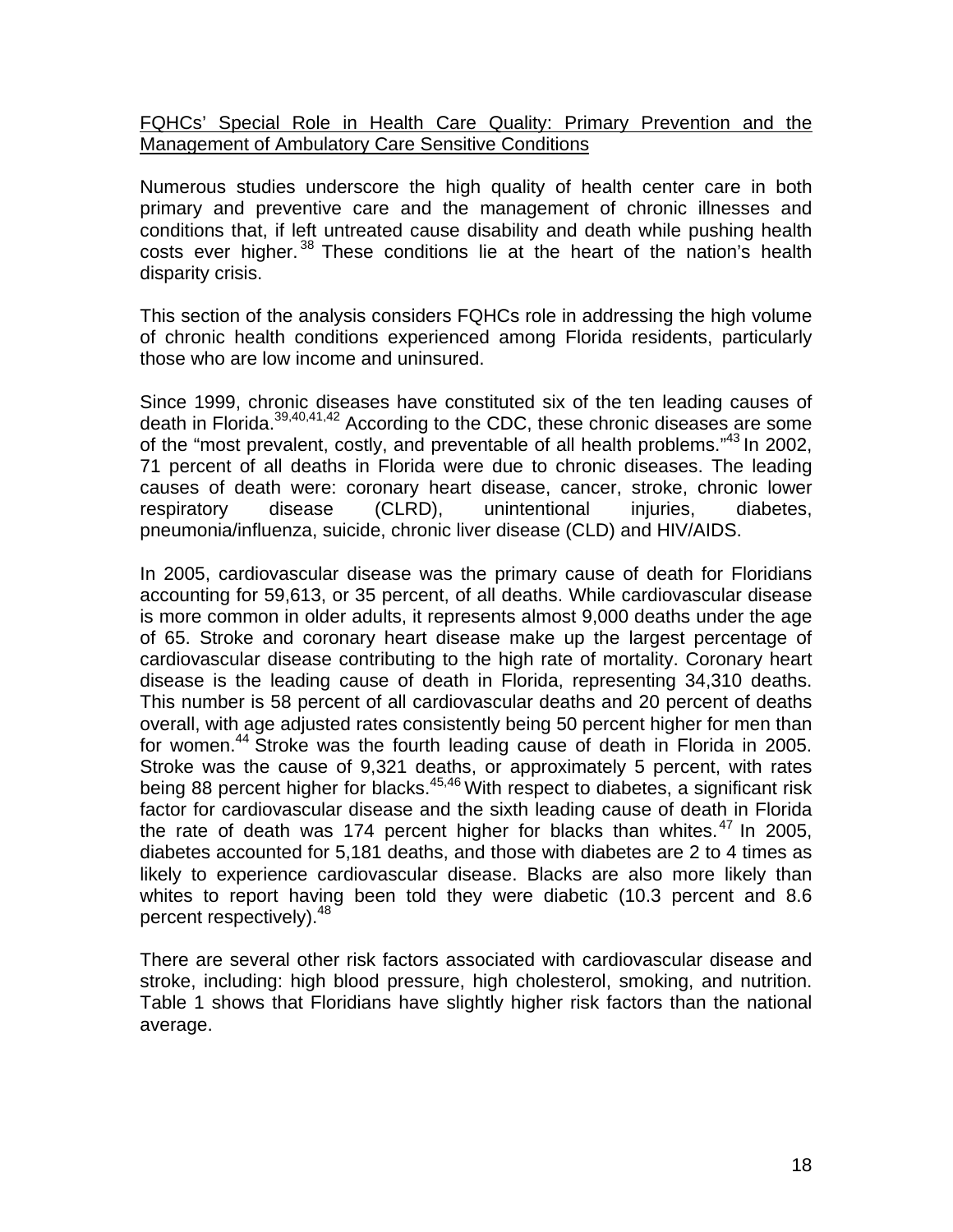#### **Table 1**

| <b>Risk Factors for Cardiovascular Disease</b>                                              | US   | <b>FL</b> |
|---------------------------------------------------------------------------------------------|------|-----------|
| Ever been told had high blood pressure                                                      | 24.8 | 29.3      |
| Ever been told had high blood cholesterol                                                   | 33.1 | 35.1      |
| <b>Current Smoker</b>                                                                       | 22.0 | 23.9      |
| People reporting diabetes diagnosis                                                         | 7.1  | 8.5       |
| No Leisure time physical activity                                                           | 23.1 | 27.9      |
| Adults who reported being overweight                                                        | 36.8 | 38.7      |
| Adults who reported not eating five fruits and vegetables per day                           | 77.6 | 76.4      |
| Source: Centers for Disease Control and Prevention. Chronic Diseases: The Leading Causes of |      |           |
| Death, Florida. 2005.                                                                       |      |           |

http://www.cdc.gov/nccdphp/publications/factsheets/ChronicDisease/florida.htm and BRFSS, 2004

Cancer, the second leading cause of death for Floridians, accounted for 39,088 (23 percent) deaths in 2001.<sup>49</sup> Of the 1.4 million estimated new cancer cases nationwide in 2007, Florida is the expected to have the second highest rate of new cases with 106,560 (7 percent) new diagnoses in 2007. With a cancer related expected daily death of 1,500, it is estimated that 559,650 people died from cancer in 2007. Florida was also expected to have to have the second highest rate of deaths 40,430 (7 percent) in  $2007$ .<sup>50</sup> There are several risk factors associated with various forms of cancer as well. Many of these risk factors are similar or the same as those for cardiovascular disease, namely, tobacco use, nutrition, physical activity, and in general, the adoption of healthy lifestyles. Along with reducing these risk factors, cancer related deaths may be reduced by preventive screening services.

For both cancer and diabetes, early diagnosis through timely screening is also expected to lead to lower costs. Although it is difficult to estimate how many cancer and diabetic or related complications cases were prevented in FQHCs, they effectively serve populations most vulnerable to preventable health problems and help to positively change diet and exercise behavior and lifestyle generally. As a consequence of greater access to quality care, health care costs are greatly diminished. In fact, preventing onset of diabetes is expected to save approximately \$10,000-\$13,000 per person.<sup>51</sup>

A literature review of studies consistently found that more and higher quality primary care improves health outcomes, and studies consistently show FQHCs effectively manage patients at risk for poor health and costly chronic illnesses.<sup>52,53,54</sup> Figure 11 shows such evidence of the high quality of care at FQHCs nationally that exceed the national average. For example, health center patients are more often screened and counseled to improve health behavior. FQHCs are also more likely to receive preventive cancer screening. Most notably, FQHCs improve uninsured access and care by providing timely care. In effect, FQHCs provide effective care management and quality of care for highrisk populations, and significantly improve access and health outcomes, which result in reduced disparities and lower health care costs.<sup>55,56</sup>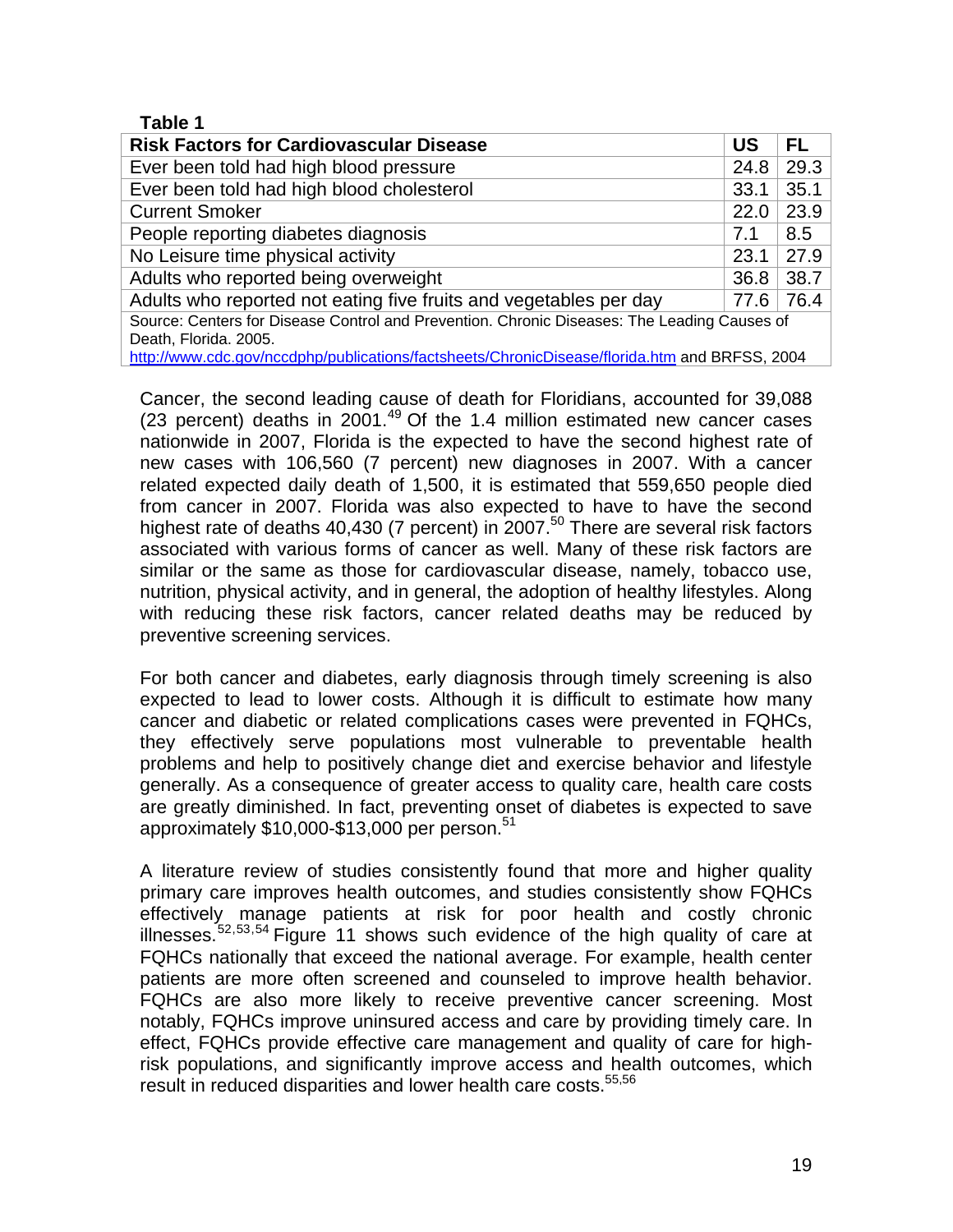

The impact of FL FQHCs on costly complex chronic conditions is also obvious due to the association of poverty and chronic conditions. Therefore, it is not surprising to find that FL FQHCs have a high proportion of patients with chronic illnesses. In fact, Figure 12 shows a comparison of national patient visits to private physicians and indicates FL FQHCs tend to have a higher concentration of patients with similar serious and chronic health conditions. As a result, FQHCs not only provide quality care for some of the most costly health conditions but also significantly impact health care costs.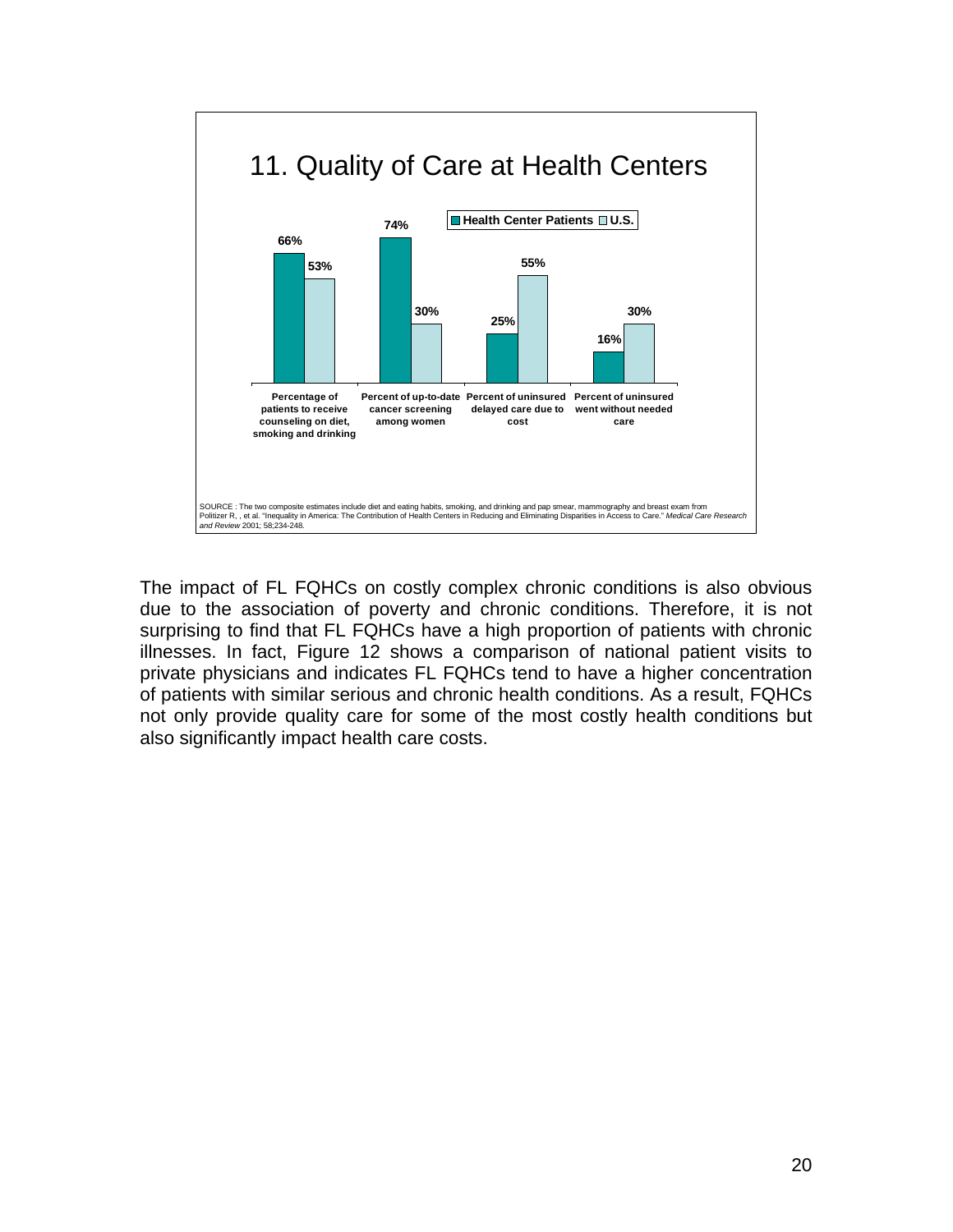

Lack of health insurance and gaps in health insurance coverage generally translate to an inability to maintain a regular source of primary care. With more than 1 out of 2 patients without health insurance, FQHCs have been shown to effectively serve as a primary care home for those at high risk for poor health by providing quality care. As a consequence, FQHCs significantly help to reduce Florida's health care costs.

# FQHCs Show Cost Savings

FQHCs provide cost-effective alternative to other sources of care, earning high efficiency scores under federal evaluation<sup>57</sup> with cost growth that fall well below national expenditure trends.58 One study analyzing Medicaid claims data showed costs for the care of diabetic patients at one South Carolina health center was approximately \$438 less per patient than other primary care settings.<sup>59</sup> With nearly 43,000 diabetic patients served by FQHCs in Florida, this translates to over \$1.9 million in cost-savings.

According to another estimate using the 2004 Medical Expenditure Panel Survey, the care of similar patients cost on average 43 percent less at FQHCs than other outpatient settings.<sup>60</sup> The study found FQHCs effectively reduce health care expenditures by \$400-\$2,200 for each patient served. This translates to approximately a minimum of \$280 million in total savings for 702,000 patients already served by FL FQHCs.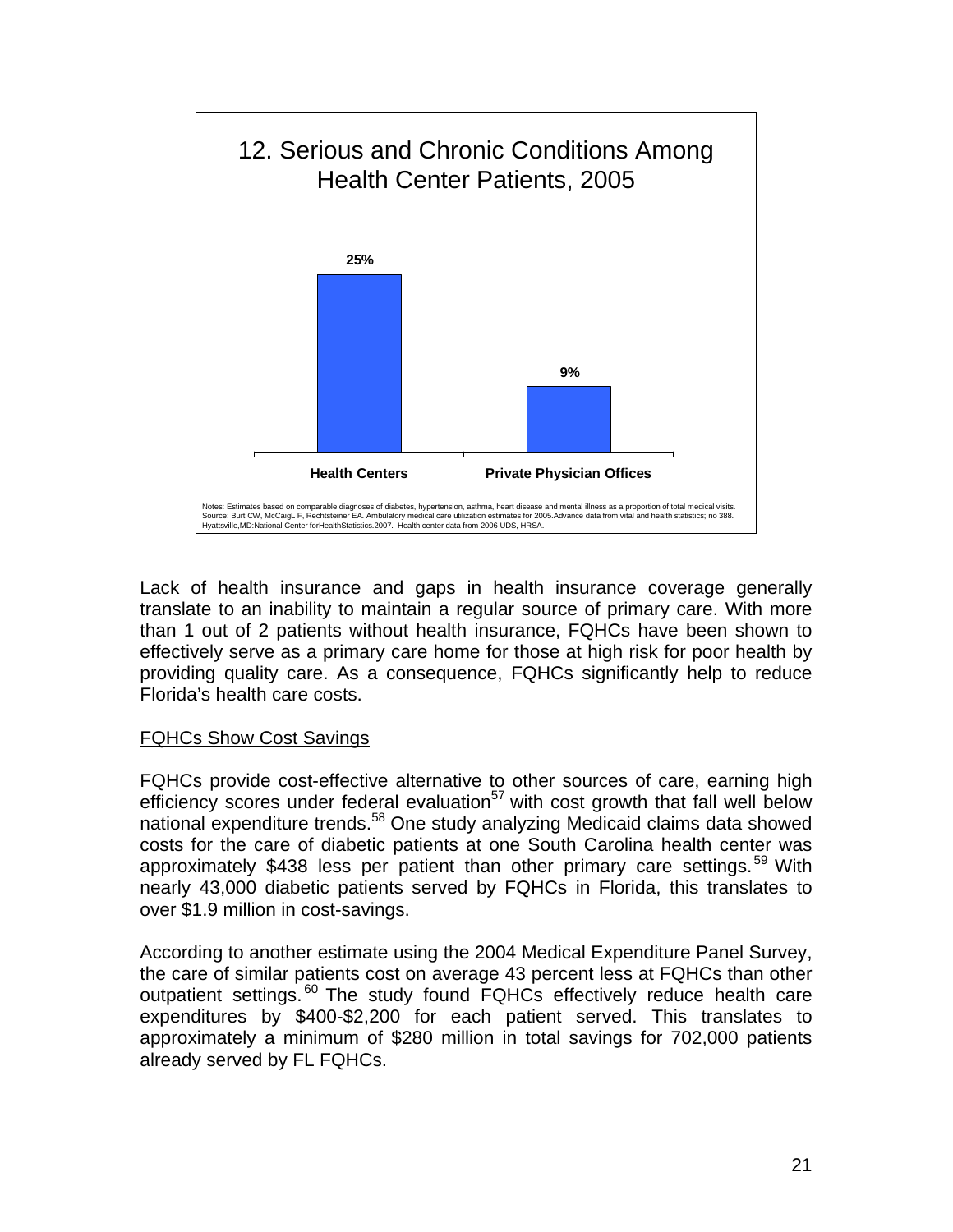In general, studies indicate greater access to primary care not only improve health outcomes but can also minimize unnecessary and costly visits to the emergency department (ED). For example, the American Hospital Association estimated a total of \$31.2 billion in uncompensated costs at U.S. community hospitals in 2006.<sup>61</sup> Florida's hospitals carry a disproportionate share of these costs with \$2.35 billion in 2006.<sup>62</sup> Additionally, the Florida Agency for Health Care Administration reported more than 6.7 million ED visits in 2005 alone.<sup>63</sup> One study found that 43 percent of ED visits were for minor or low-moderate acuity level conditions, yet these visits had mean charges of \$444 and \$984 in 2005.<sup>64</sup> When the visits classified as being of moderate acuity level (meaning non emergent but requires treatment) are considered, the evidence suggests that non emergent visits account for 73 percent of all ED visits and some \$4.7 billion in care that could have been supplied generally by primary care providers at a significantly reduced cost.<sup>65,66</sup>

FQHCs can play a major role in reducing such unnecessary costs. One study found health centers reduce unnecessary ED visits by 32 percent.<sup>67</sup> Other studies indicate FQHCs profoundly help to reduce uninsured patient visits to the emergency room; for example, when Kansas provided greater funding to FQHCs in 1990, ED visit by uninsured decreased by 25 percent and saved the state over \$12 million.<sup>68</sup> Though it is difficult to estimate the amount of ED costs that Florida's FQHCs already are able to save, these studies suggest that greater investments in primary care may significantly lower unnecessary ED costs and preventable complications of undetected and untreated conditions (e.g., diabetes).

Data related to the cost of care lend further weight to the expectation of savings. In 2006, the national per capita expenditure for physician and clinical services was \$1,493.<sup>69</sup> In comparison, primary care visits at Florida's FQHCs cost only \$468 per patient in 2006, with only \$362 per patient for the medical component alone (excluding including enabling, mental health, and dental care).<sup>70</sup> Translated into an aggregate comparison, the substitution of FQHC services for other forms of primary health care services would yield a cost-savings of \$720 million to \$794 million for the 702,000 served in 2006. Although such cost-saving estimates rely on extrapolation of other state and national data and from case studies, the results consistently indicate FQHCs are effective and efficient safety net providers, saving millions in unnecessary health care expenditures.

It is estimated that over 8 million Florida residents are without access to a regular sources of primary care.  $71$  The evidence indicates further investment in the state's primary care system is needed. However, the extent of Florida's current activities, and their success in providing greater access to FQHCs and other primary care providers serving the poorest communities, is unclear.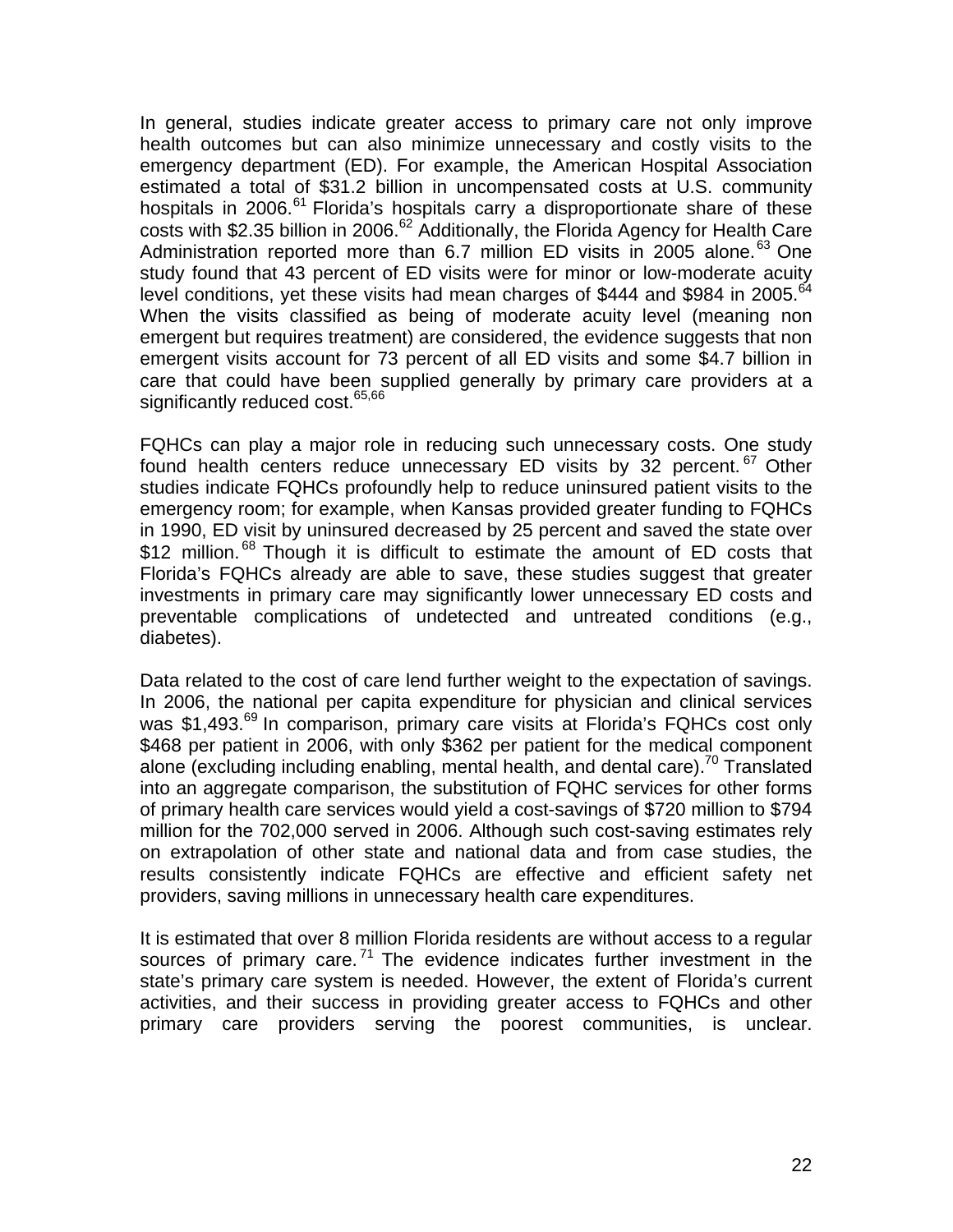## FQHCs Face Key Challenges

Despite the essential role they play, Florida's FQHCs face key challenges. Because they are located in and accessible to the very communities that need them most, FQHCs are far less likely to be found in more affluent neighborhoods and communities. Because of the relationship between economic affluence - high wages and private health insurance – and place of residence, FQHCs are far less likely to serve privately insured patients and far more likely to rely on public grants and public health insurance. $72,73$  In other words, because of where they are, whom they serve, and what they do, FQHCs rely on public financing to carry out their mission.

The challenges of relying on public financing are intensified by the gap between what sources of health care financing pay and FQHCs' operating costs. Using UDS data from Florida's FQHCs, Figure 13 shows that in 2007, the gap between the amount of charges covered by third party revenues stood at 74 percent for Medicare, 85 percent for Medicaid, and only 52 percent for private health insurance. The particularly large gap in the case of private insurance payments is a reflection of the use of high deductibles and cost sharing, more limited coverage, and lower payment rates.<sup>74</sup>



It is tempting to treat the private health insurance payment gap lightly, since as Figure 9 shows, privately insured patients comprise only 11 percent of all patients served by Florida FQHCs, compared to 64 percent of patients treated in private physician offices. However, based on the average health center expenditure per patient and the actual revenues collected from private insurers,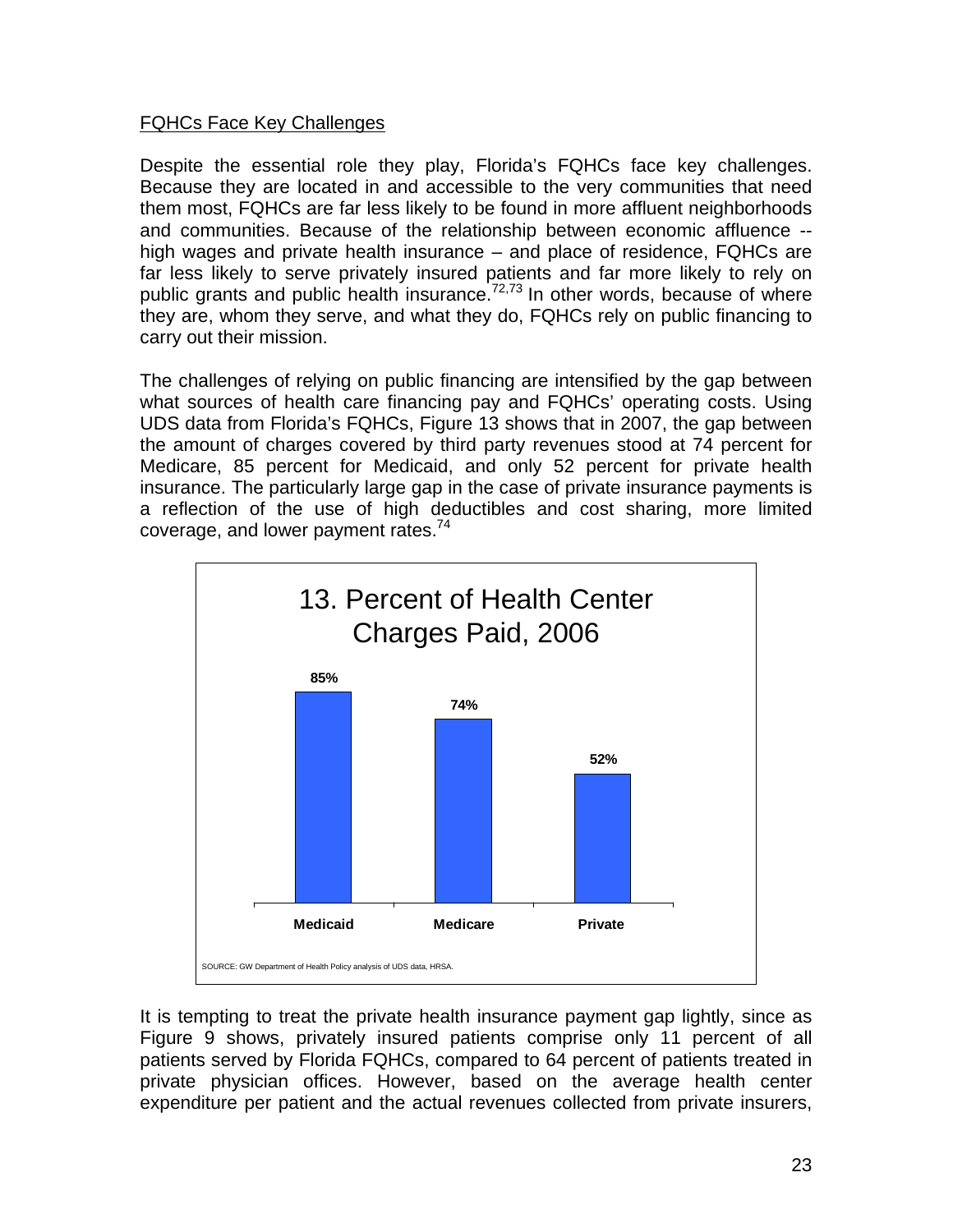Florida FQHCs are estimated to have experienced nearly \$20 million in uncovered losses in 2006 alone Figure 14 shows FQHCs spent approximately \$36 million in treating privately-insured patients, while they received only \$16 million. Without payment reform or additional funding, FQHCs are unlikely to sustain their efforts in the long run.



This fact underscores two crucial issues. First, as the number of Florida's uninsured grew by 32 percent overall, the number of uninsured patients grew by 51 percent at FQHCs between 1996 and 2006.<sup>75</sup> Figure 15 shows that the number of uninsured patients grew from 248 thousand to 386 thousand patients between 1996 and 2006. Although FL FQHCs served approximately 1 in 9 uninsured patients in 2006, the losses as a result of underpayments from private insurers may have limited their ability and capacity to expand further access. In other words, the \$19.6 million in uncovered costs translates to an additional 23,000 uninsured residents who could have been served.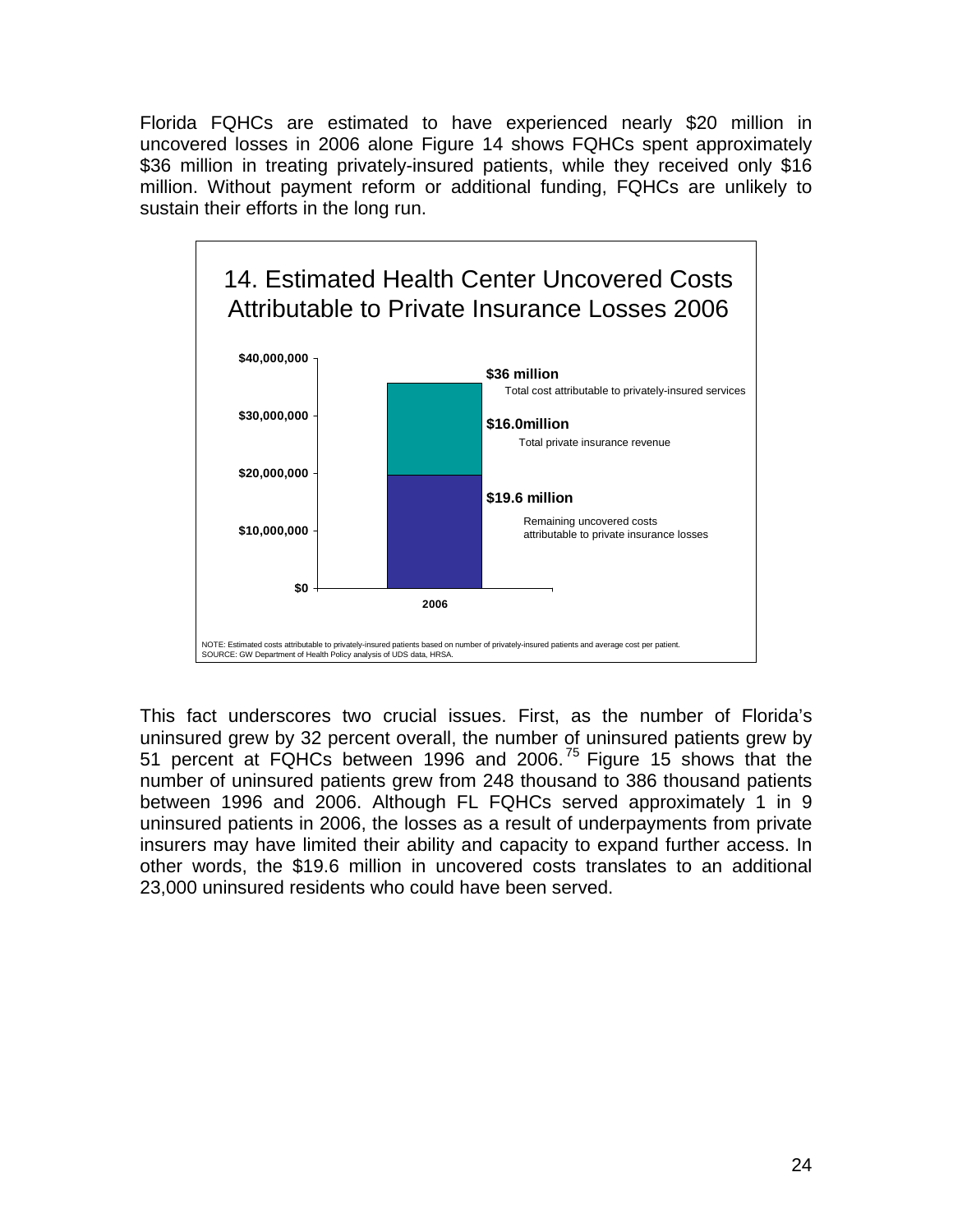

Second, while patient volume at Florida's FQHCs grew by 53 percent overall during the past decade it grew by a remarkable 68 percent among privately insured patients. (Figure 16) This growth pattern, which mirrors the national pattern, is undoubtedly a reflection of the declining willingness of private physicians to treat low income privately insured patients because of reductions in the scope of private health insurance coverage.<sup>76</sup> As deductibles and cost sharing escalate, patients who cannot combine their insurance coverage with large cash down-payments or a credit card presented at the time of service risk the loss of their regular source of care and must turn to subsidized sources of health care such as FQHCs, where charges are adjusted in accordance with family income.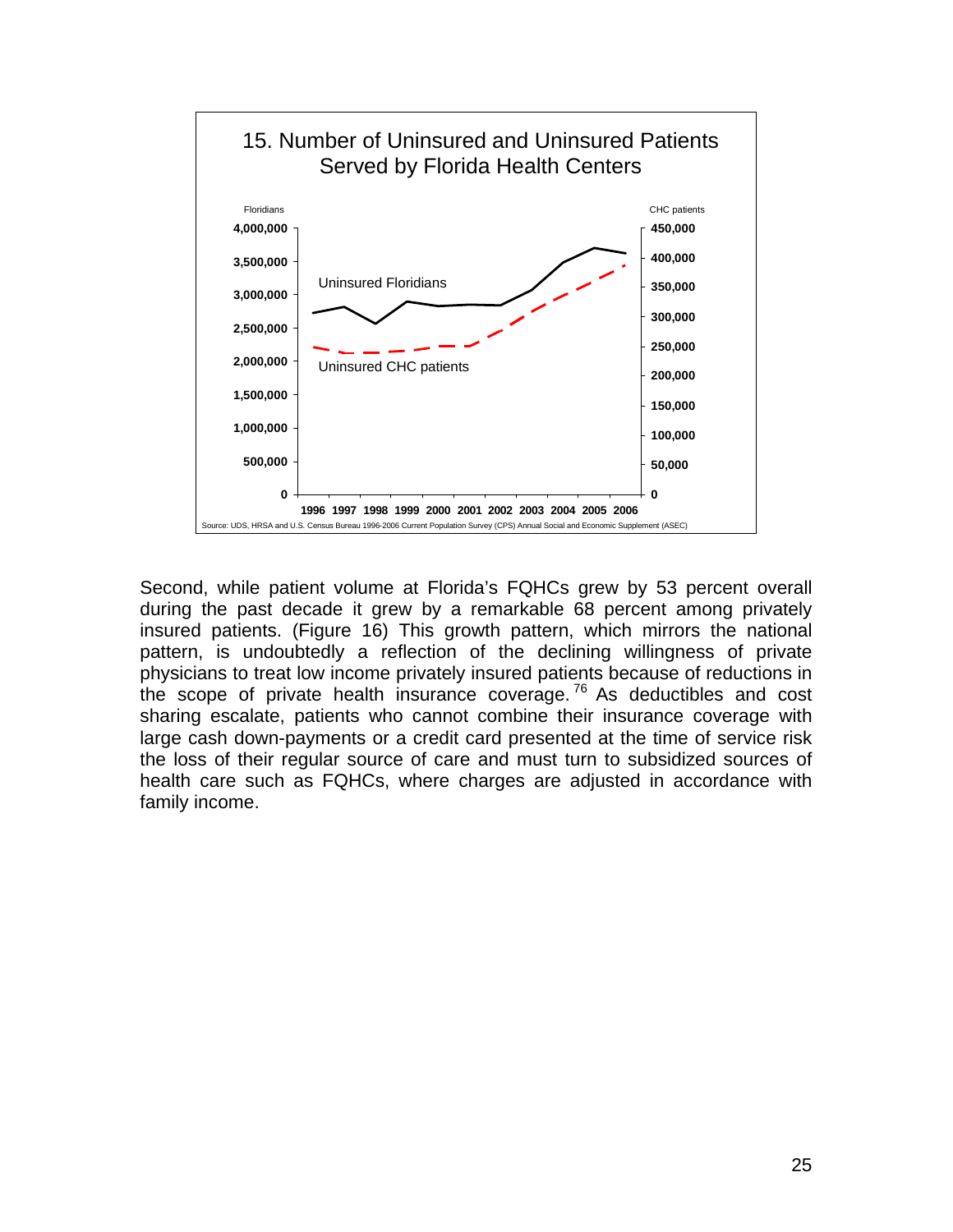

Figure 16 also shows a significant increase in the number of Medicare patients, a function of an aging population, and the high financial exposure faced by low income Medicare patients who do not have Medicaid coverage. Medicare patients with low family incomes face disproportionate health care risks compared to their non-low income counterparts.

Even as FQHCs have responded dramatically to growing need, Figure 17 shows the state's FQHCs are able to reach only 1 in 14 low income disenfranchised residents. An estimated 8.2 million medically underserved residents remain without access to a regular source of primary care.<sup>77</sup>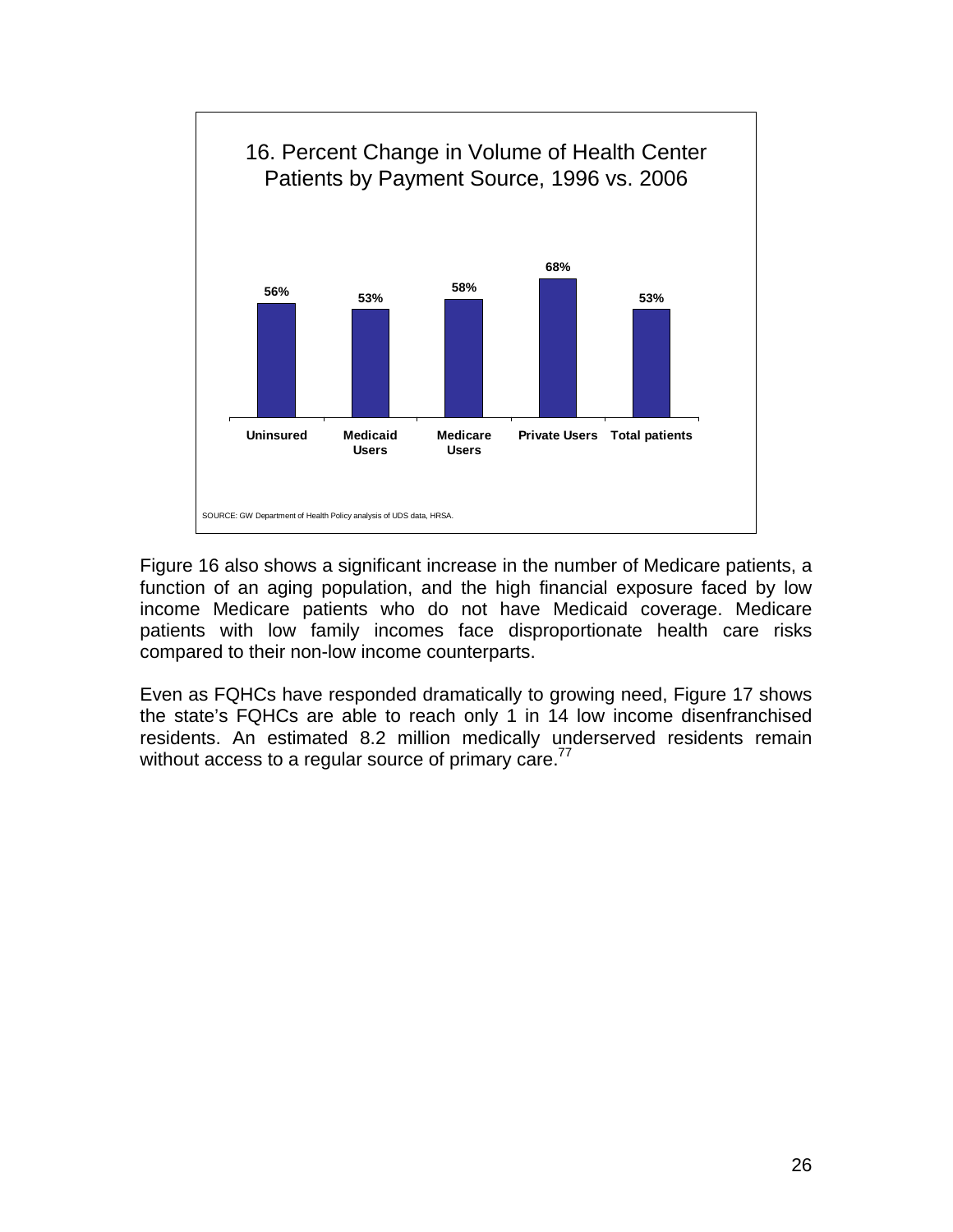

## **CHARTING AN AGENDA FOR PRIMARY CARE REFORM: THE ROLE OF MEDICAID AND COMPREHENSIVE REFORM EFFORTS**

The potential of primary health care to positively shape and rationalize a health care system means that its growth and strength should be a principal goal of health reform. In this regard, several basic elements lie at the heart of a reform effort whose focus is on improving the accessibility and quality of primary health care.

#### Health insurance coverage

- Stable and continuous health insurance coverage that assures access to necessary and appropriate continuum of health care, and that emphasizes and incentivizes comprehensive primary care. Elements of this type of coverage are:
	- o Coverage of comprehensive primary health care for children, including regular health examinations in accordance with professional standards of care, assessment of growth and development, and the earliest possible treatment and services to prevent and ameliorate physical, mental, and dental conditions that can affect growth and development.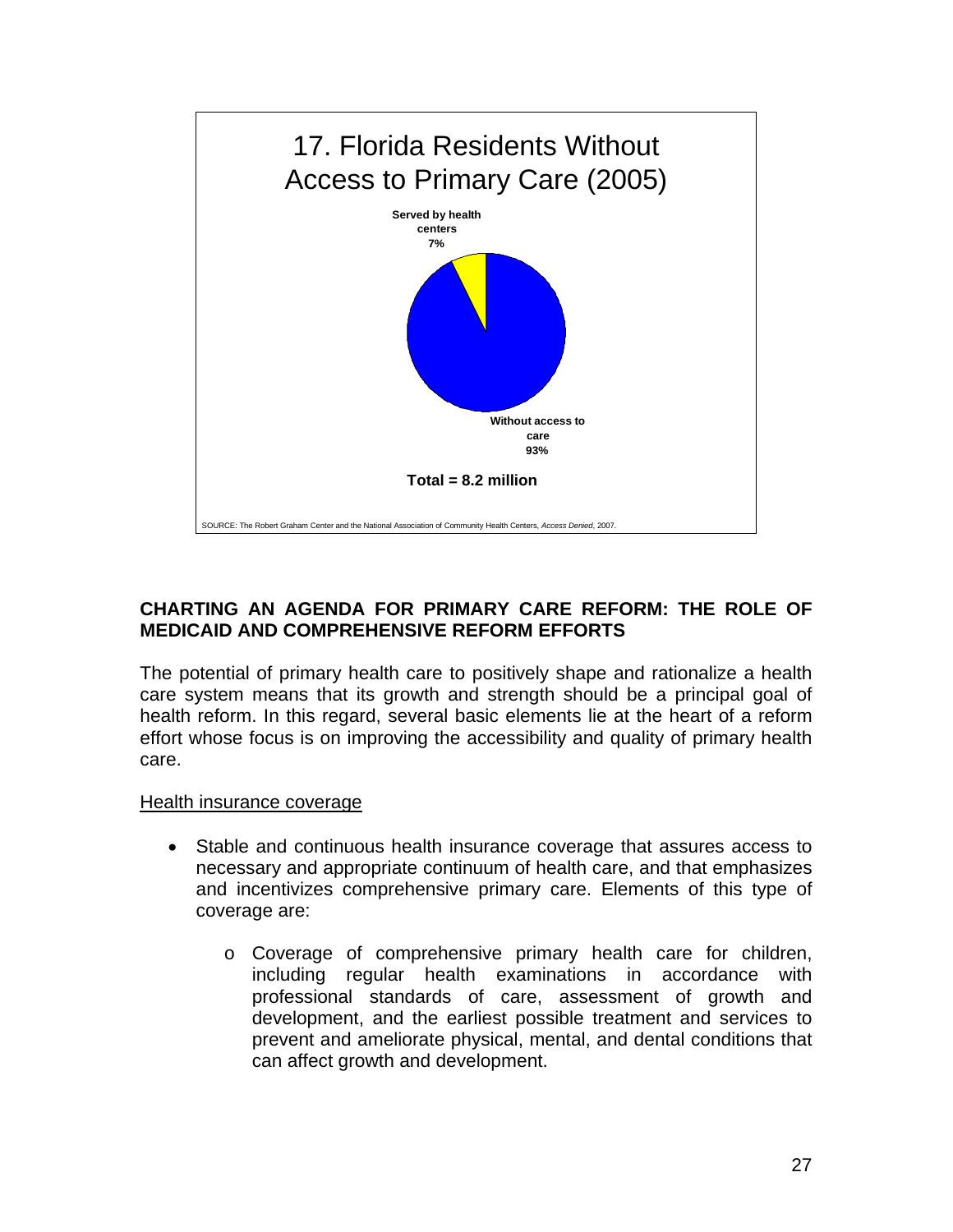o Coverage of clinical preventive care recommended by the United States Preventive Services Task Force (Table 3); exemption of preventive services from otherwise applicable deductibles and annual and lifetime coverage maximums; and the imposition of modest cost sharing in relation to preventive screening and assessment services.

Sample 2007 recommendations based on evidence of effectiveness:

- Breast, Cervical, Colorectal Cancers, Screenings
- Depression, Screening
- Diabetes Mellitus in Adults, Screening
- Diet, Behavioral Counseling in Primary Care
- High Blood Pressure, Screening
- Obesity in Adults Screening
- Dental Caries in Preschool Children, Prevention
- Visual Impairment in Children Younger than Age 5 Years, **Screening**

Source: U.S. Preventive Services Taskforce, *Guide to Clinical Preventive services*, 2007.

- o Comprehensive coverage of primary health care, case management, and low cost sharing for primary care treatments and services related to the treatment and management of chronic physical, mental, and health conditions that are considered ambulatory care sensitive.
- o Comprehensive treatment and management of pre-conception and inter-conception health services for women, as identified by the CDC, as well as comprehensive primary health and dental care for pregnancy and pregnancy-related conditions
- o Payment arrangements that favor primary health care interventions and that encourage the maximum possible participation of primary health care professionals, while at the same time encouraging participation by specialists in those situations in which specialty care is medically appropriate.

Direct investments in primary health care, a primary health workforce, and an effective public health system

• Capital funding to develop primary health care access points and to expand and strengthen the service capability of existing programs and services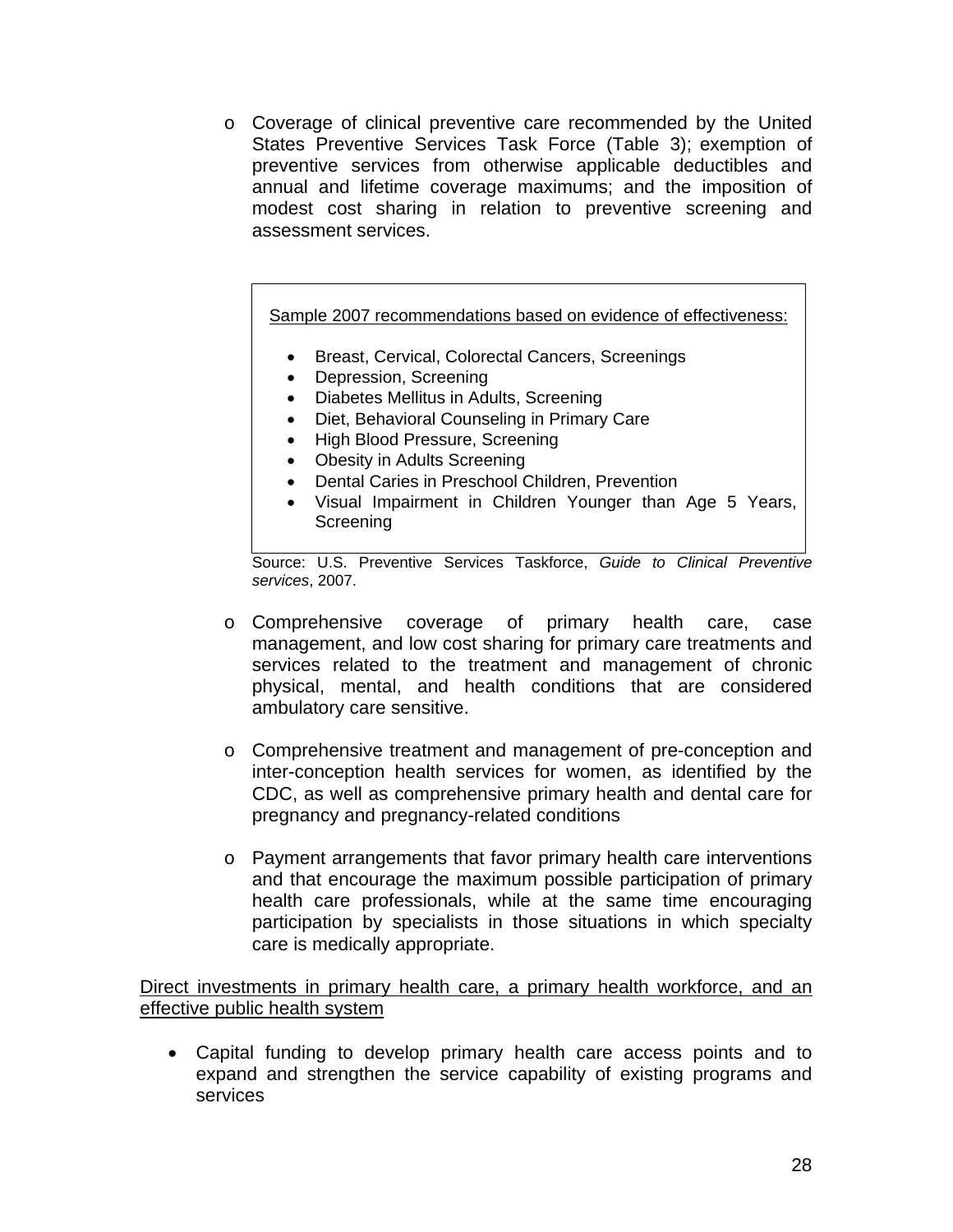- Ongoing direct support of primary care sites that must provide specific adaptive services to effectively reach their communities, such as transportation and translation/interpreter services, and services and supports aimed at assisting patients locate and make effective use of health, educational, and social services.
- Investment in health information systems as a fundamental aspect of primary health care improvement. Such systems, have been shown to enable clinical quality, the integration of clinical primary care with the state's public health assessment, planning, and surveillance needs
- Investment in health professions training programs through direct grants, scholarships, and loan repayment strategies to encourage careers in the primary health care professions, including medical, nursing, mental, and dental care, as well as reform of laws that may impede the full scope of practice by primary health professionals.
- Investment in public health activities that, in partnership with employers, schools, and communities, can work to advance family and individual health literacy, consumer knowledge and understanding of health promotion practices, positive changes in nutrition and exercise, school readiness, healthy schools and workplaces, and programs to aid healthy aging.

This type of careful and balanced approach to health reform would ultimately go far to rectify the profound mis-alignment of money and incentives that currently affects the accessibility and quality of health care both in Florida and throughout the nation. Expansion efforts under "Cover Florida," which focuses on access to limited benefits and high cost-sharing plans, is only likely to result in few enrollees without mitigating the burden on the safety net.<sup>78</sup>

Whether the current reform course charted by the state will achieve these results is open to serious question. Since 2006, Florida has operated its Medicaid program in part as a §1115 demonstration, focusing on Broward and Duval counties initially, with an expansion into Baker, Clay and Nassau counties in July 2007. The impetus for this demonstration was the high annual rate of increase in Medicaid spending, coupled with a high degree of concern about the limited value of the state's investments in health care for low income and medically at risk individuals and families. The main thrust of the reform involved limitations on coverage – rather than its enrichment – and elevated cost sharing for adults, rather than a cost sharing design aimed at encouraging preventive care.<sup> $\frac{79}{9}$ </sup> The state is now considering whether the results of these pilot projects offer a pathway to statewide reform.<sup>80</sup>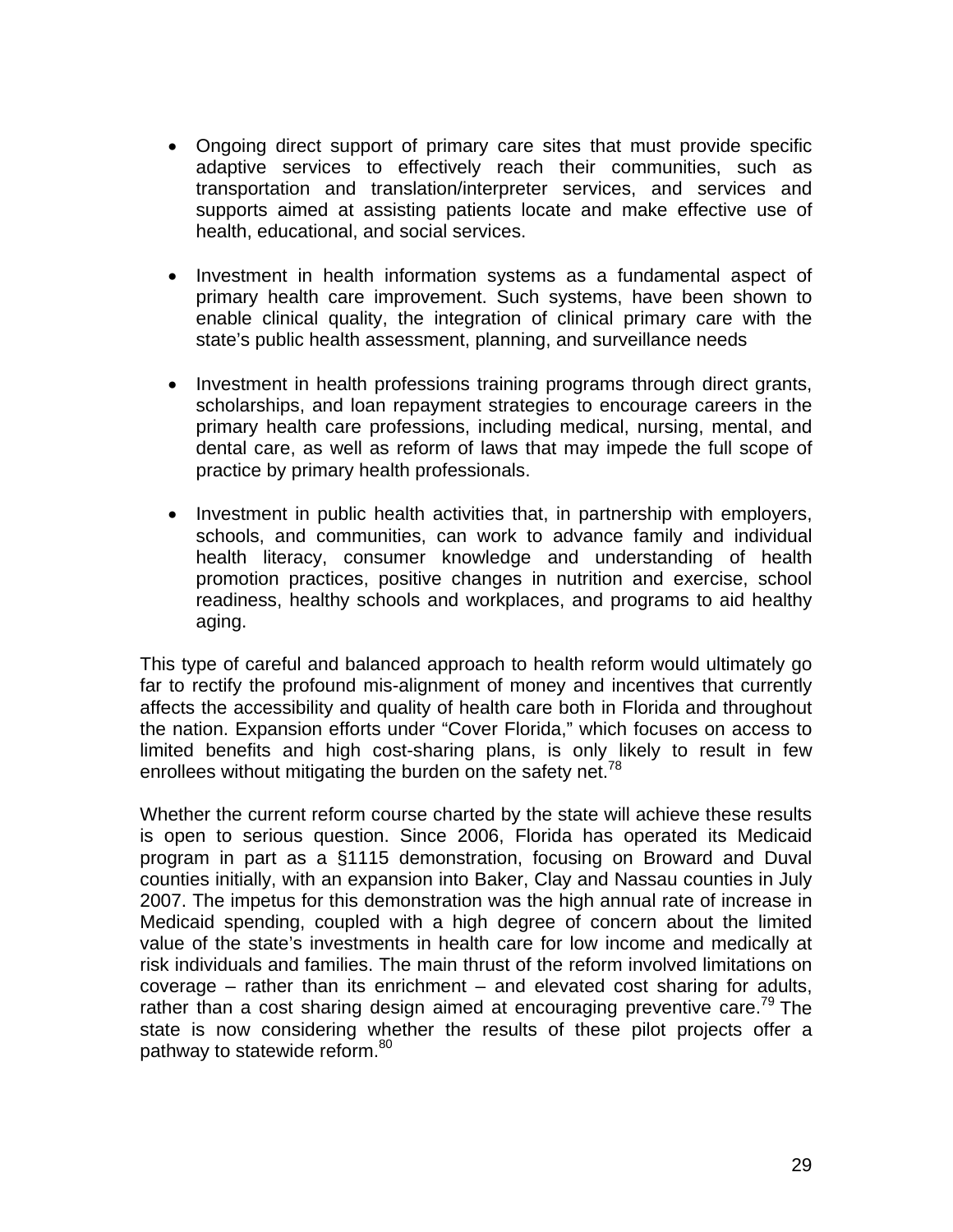Although Florida's Medicaid Reform initiative is still in its early stages, several preliminary reports, assessments, and program reviews already have been released. Comparison of health plan offerings in the first and second years of the demonstration underscore that rather than increasing primary care investments, participating health plans have reduced benefits and increased cost sharing. Indeed, no participating health plan appears to have revised its financing structure to heavily emphasize preventive health activities or the active management of chronic physical and mental conditions<sup>81</sup>

While performance, quality and cost data are not yet available to evaluate the effects and cost-effectiveness of the Medicaid Reform Pilot, the early evidence suggests that the design of the intervention runs counter to the best evidence regarding how to re-align health care financing while improving community health. For example, the Georgetown University Health Policy Institute, reporting on a small survey of state physicians, concluded that the early effects of the plan have been to reduce access to care as a result of health plan coverage and access restrictions, as well as reductions in payment rates. $82$  In fact, 51 percent of responding physicians reported that it was harder for children to secure access care in the wake of the demonstration. At the same time, recent survey of state Medicaid directors, Florida indicated that all its plans has waived or reduced cost sharing and has expanded coverage of full dental care.<sup>83</sup>

The reports do not end at academic studies. The AHCA Inspector General has found that providers of indigent care for the uninsured population are at financial risk. <sup>84</sup> Although Florida's Medicaid director indicated that all its plans have waived or reduced cost sharing and have expanded coverage of full dental care,<sup>85</sup> the Inspector General recommended that further expansion of the health reform demonstration be delayed due to lack of reliable data and evidence of improvement.

The ultimate effect of the current approach to health reform cannot be known. But these early signs suggest a distressing degree of direction away from the types of investments that can make a real difference in population health and health care spending. To the extent that the current approach leads to a continuing decline in primary care capacity and access, health reform that is focused principally on cost will have an effect that is precisely the opposite in the long term of what was intended. Even more significantly perhaps, the strains caused by reforms are threatening to disrupt and destabilize the network of care that does remain. Because of the economic downturn, Florida Legislature must now consider cuts in both its Medicaid and indigent care pool programs, leaving FQHCs (and other safety net providers) once again to meet the growing health care demand with fewer resources.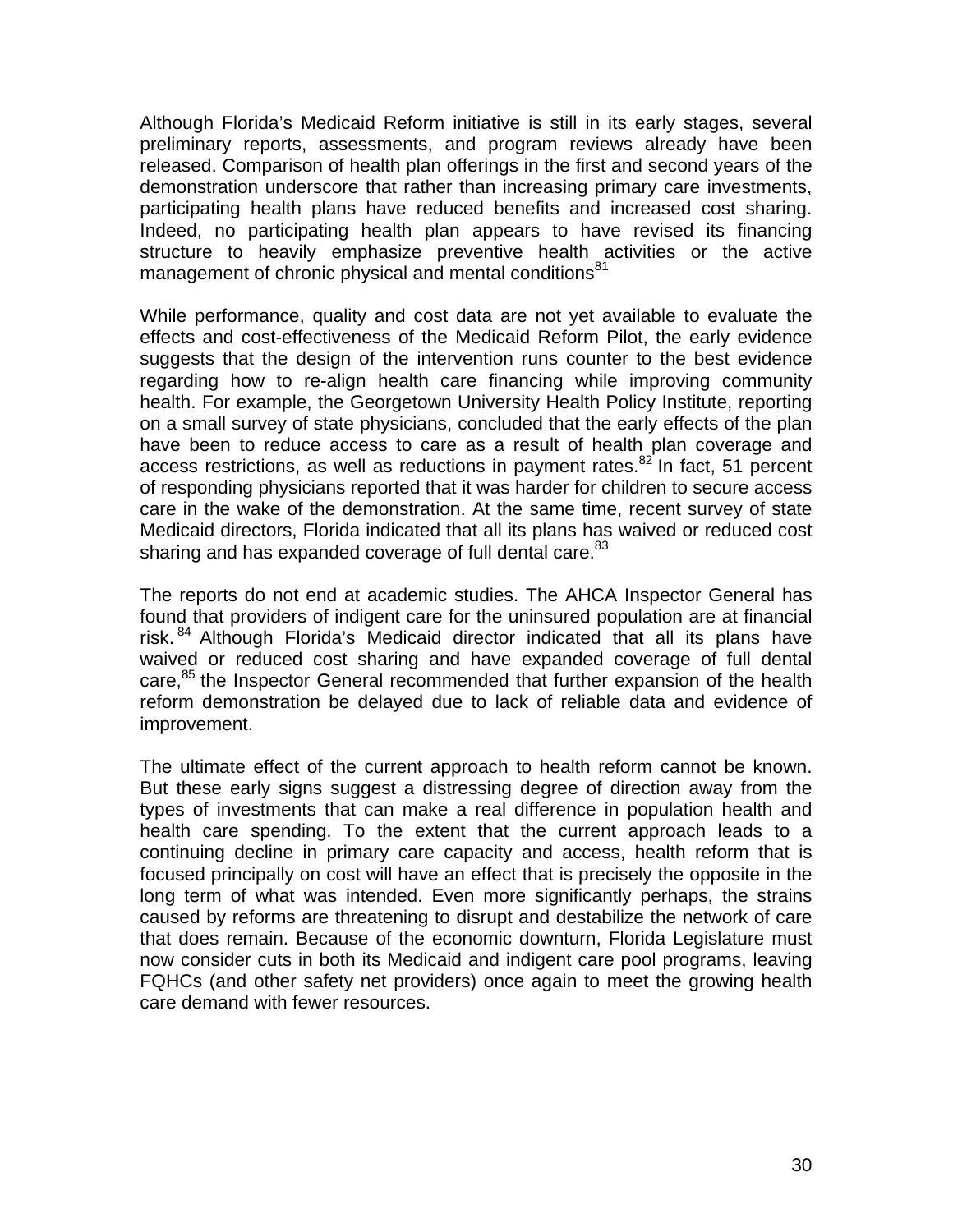### **CONCLUSION**

As the literature indicates, a strong primary care system, based on the medical home model, is essential to an effective and efficient health care system. In particular, FQHCs that are anchored in high risk communities can lead to decreased hospitalizations, a reduction in socioeconomic and racial health disparities, increased preventive care leading to a reduction in health care costs, reduction in the prevalence of chronic conditions and resulting mortalities, and an increase in overall healthcare outcomes.

Safety net providers, especially FQHCs, are optimally situated to improve timely access to preventive services to both low-income uninsured and insured, and provide effective management of chronic conditions, reduce disparities, lower health care costs, and help local economies. However, these FQHCs cannot handle the increasing uninsured populations and chronic conditions without further investments in the primary care system.

In general, the large proportion of the population without any or adequate health insurance coverage makes ongoing support grants absolutely critical to the survival of the primary health care safety net. The federal funds that flow to FQHCs represent an operational subsidy lifeline that help anchor FQHCs in communities that otherwise could not afford to maintain a health care infrastructure. Yet even for FQHCs, these funds cover only a fraction of the health care they must furnish to their uninsured patients and provide seriously inadequate support for referral and specialty care. The same need for operational subsidies through a strong uncompensated care pool exists in the Low-Income Pool, which reimburses safety net providers with a large proportion of uninsured patients.

At the same time, there is very little evidence regarding the adequacy of primary care compensation among private insurers and health plans. Therefore, any health reform effort should also focus on the extent to which in their compensation arrangements, private insurers and plans are emphasizing payments for quality and in the most cost-effective settings.

Although Florida's reform efforts build on managed care concepts that are meant to control Medicaid costs, it is unclear to what extent they support and enhance capacity of providers that efficiently provide timely access, effective management of chronic conditions, and high quality of care. FQHCs, which anchor the primary care safety net, have proven effective serving as medical homes to the growing number of uninsured patients and patients with complex health problems. As a result, Florida FQHCs save the state significant health care costs through reduction of unnecessary emergency department visits, increased access to preventive services, and provision of cost-effective disease management. Further evaluations should be conducted to ensure reform efforts continue to protect and build on the cost-saving practices of Florida FQHCs.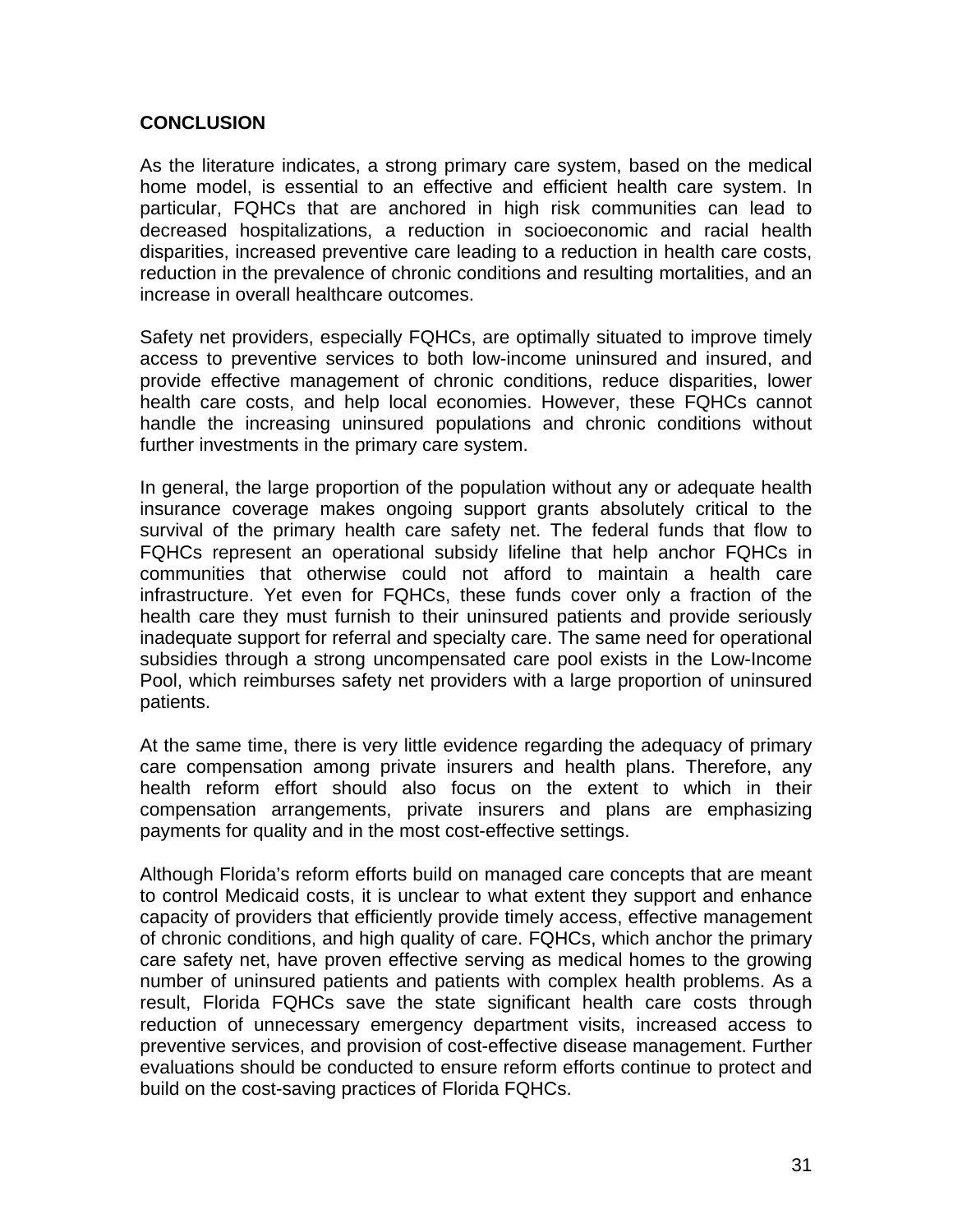# COST STUDY LIMITATIONS

In order to conduct an accurate economic analysis of primary care in Florida there are several essential elements required, including: the number of patients served by primary care providers, the insurance status of patients, prevalence of disease in patient populations, number of patients that utilize emergency department care, costs of providing care in emergency departments, cost of providing care in primary care environments, prevalence rates of key diseases (diabetes, asthma, mental illness and childhood diseases such as ear infections), staffing information of primary care facilities, and rough salary information of primary care staff. Though this detailed information would allow for thorough analysis of all benefits of the primary care system, a rough estimate could be provided by obtaining information on the follow: the number of patients served by primary care providers, the insurance status of patients, prevalence of disease in patient populations, number of patients that utilize emergency department care, costs of providing care in emergency departments, and cost of providing care in primary care environments. Detailed information on where uncompensated care pool funds are being distributed and for what illnesses would also provide great insight into the amount of money saved by using primary care as compared to emergency departments. Other cost comparison with national health expenditures and Medicaid data should be interpreted with caution. These are shown to approximate differences in scale and should not be considered as accurate estimates.

While there have been primary care, family physician and community health center economic impact analysis conducted for other states, there is no assurance or certainty in any estimate. This is because there is no standard way of defining or measuring both the direct and indirect costs and benefits to the state. For example, the direct costs and benefits of primary care may include the amount spent and saved by providing comprehensive primary care or certain preventive services to individuals at primary care facilities. The indirect costs and benefits may also involve a host of factors, including avoided costs of preventing major disease, quality of life-adjusted years (QALY), the economic effect of those employed by the primary care facilities and the economic effect of those who benefit from primary care.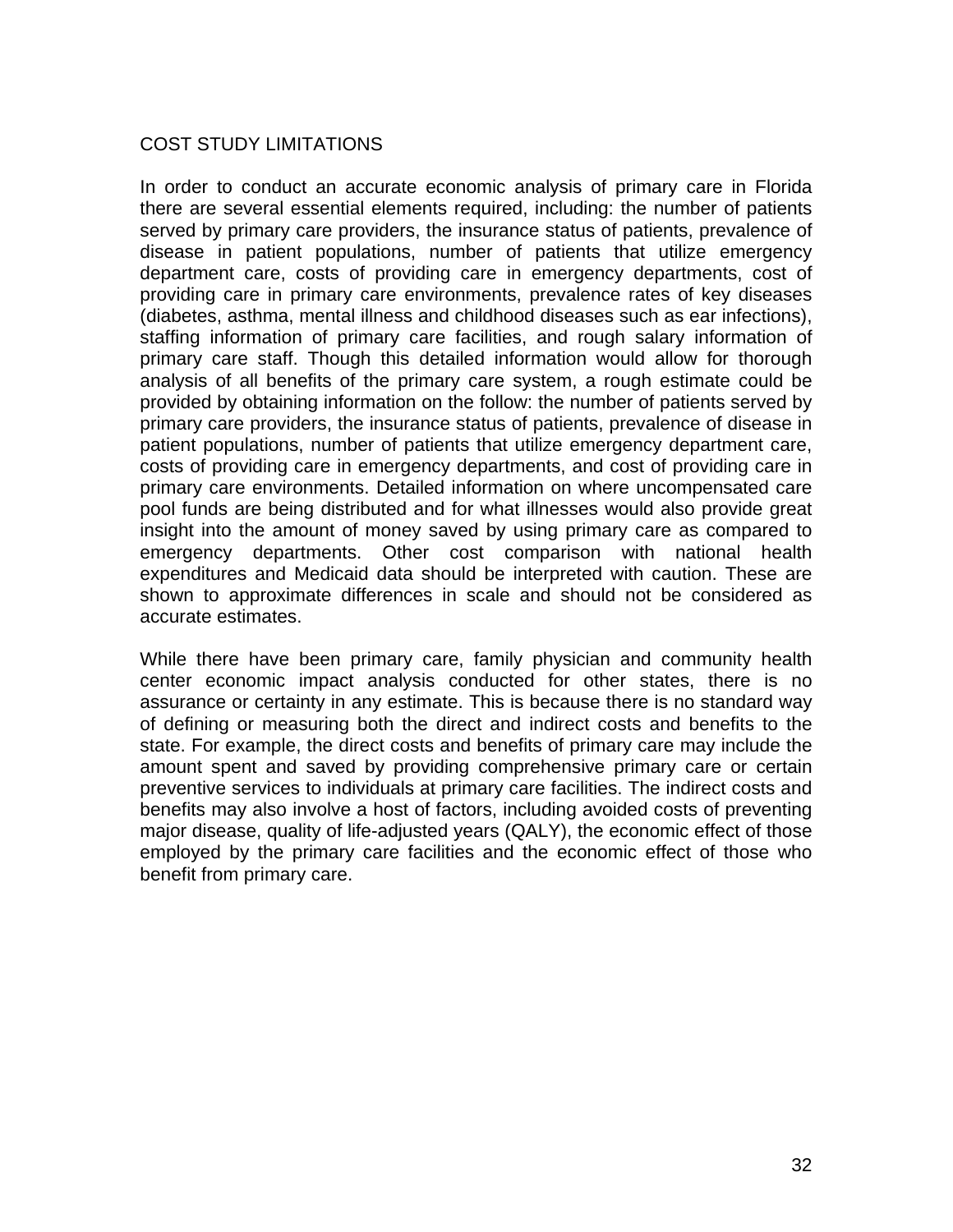#### REFERENCES

 $\overline{a}$ 

<sup>1</sup> C. Sia et al., "History of the Medical Home Concept," *Pediatrics* 113, no. 5 Supp. (2004): 1473–1478.

<sup>2</sup> *National Healthcare Disparities Report: Summary*. February 2004. Agency for Healthcare Research and Quality, Rockville, MD. http://www.ahrq.gov/qual/nhdr03/nhdrsum03.htm 3

<sup>3</sup> Starfield B, Shi L, Macinko, J., Contribution of Primary Care to Health Systems and Health. The Milbank Quarterly. 2005. 83(3): 457-502

4 Office of Management and Budget. Program Assessment Rating Tool, FY06. 2005. http://www.whitehouse.gov/omb/budget/fy2006/part.html

<sup>5</sup> Chin MH, et al. "Improving and Sustaining Diabetes Care in Community Health Centers with the

Health Disparities Collaboratives." December 2007 *Med Care* 45(12). <sup>6</sup>

 $6$  Starfield B, Shi L. Policy relevant determinants of health: an international perspective. Health Policy 2002; 60: 201–18

7 Starfield, B., Shi, L., Macinko, J., Contribution of Primary Care to Health Systems and Health. The Milbank Quarterly. 2005. 83(3): 457-502

8 Shin, P., Jones, K., and Rosenbaum, S. *Reducing Racial and Ethnic Health Disparities: Estimating the Impact of High Health Center Penetration in Low-Income Communities*. National Association of Community Health Centers, 2003. http://www.gwumc.edu/sphhs/departments/healthpolicy/chsrp/downloads/GWU\_Disparities\_Repo rt.pdf

<sup>9</sup> Shin P, Jones K, and Rosenbaum S. *Reducing Racial and Ethnic Health Disparities: Estimating the Impact of High Health Center Penetration in Low-Income Communities*. Prepared for the

National Association of Community Health Centers in Delivering Primary Care to<br>the Underserved." April-June 2007 J Ambulatory Care Manage 30(2):159-170.

<sup>11</sup> The Robert Graham Center, Capital Link, and the National Association of Community Health Centers, *Primary Care Payoff*, 2007. http://www.nachc.com/client/documents/issues-

advocacy/policy-library/research-data/research-reports/Access\_Granted\_FULL\_REPORT.pdf<br><sup>12</sup> Cunningham P. "What Accounts for Differences in the Use of Hospital Emergency Departments Across U.S. Communities?" July 2006 Health Affairs 25:W325-W336.

Arnold Epstein, 2001. "The role of public clinics in preventable hospitalizations among vulnerable populations" *Health services research* 32:2. 405-420.

<sup>14</sup> Garg A, Probst JC, Sease T, Samuels ME. "Potentially Preventable Care: Ambulatory Care-Sensitive Pediatric Hospitalizations in South Carolina in 1998." September 2003 *Southern Medical Journal* 96(9):850-8.<br><sup>15</sup> Hadley J, Cunningham P, and Hargraves JL. "Would Safety-Net Expansions Offset Reduced

Access Resulting from Lost Insurance Coverage? Race/Ethnicity Differences."

November/December 2006 *Health Affairs* 25(6):1679-1687.<br><sup>16</sup> Relevant literature regarding primary care includes: Institute of Medicine 2001. Crossing the Quality Chasm (National Academy Press, Washington D.C.); Institute of Medicine, Primary Care: America's Health in a New Era (National Academy Press, Washington D.C.); Barbara Starfield. 1998. Primary Care (Oxford University Press, NY, NY), Eli Ginsberg. 1994. Improving primary care from the poor: lessons from the 1980s,"JAMA 271:6. 464-467 Barbara Starfield, Leiyu Shi, and James Macinko. 2005. Contribution of primary care to health systems and health. Milbank Quarterly 83:3. 457-502. Kevin Grumbach and Thomas Bodenheimer. 2002. A primary care home for Americans: putting the house in order. JAMA 288:7 889- 893; Thomas Bodenheimer, Edward Wagner, and Kevin Grumbach, 2002. Improving primary care for patients with chronic illness. JAMA 288:14. 1775-1779 and 288:15. 1909-1914; Mark Murray and Donald M. Berwick. 2003. Advanced access: reducing waiting and delays in primary care. JAMA289:8. 1035-1040; Mark Murray, Thomas Bodenheimer, Diane Rittenhouse and Kevin Grumbach. 2003 Improving timely access to primary care: case studies of the advanced access model. JAMA 289:8. 1042- 1046. JAMA289:8. 1035- 1040. Ann Zuvekas. 2005. Health centers and the healthcare system. JACM 28:4. 331-339; Fitzhugh Mullan. 2002. Big doctoring in America: profiles in primary care. (Univ. of Calif. Press, Los Angeles); John Billings and colleagues. 1993. Datawatch; Health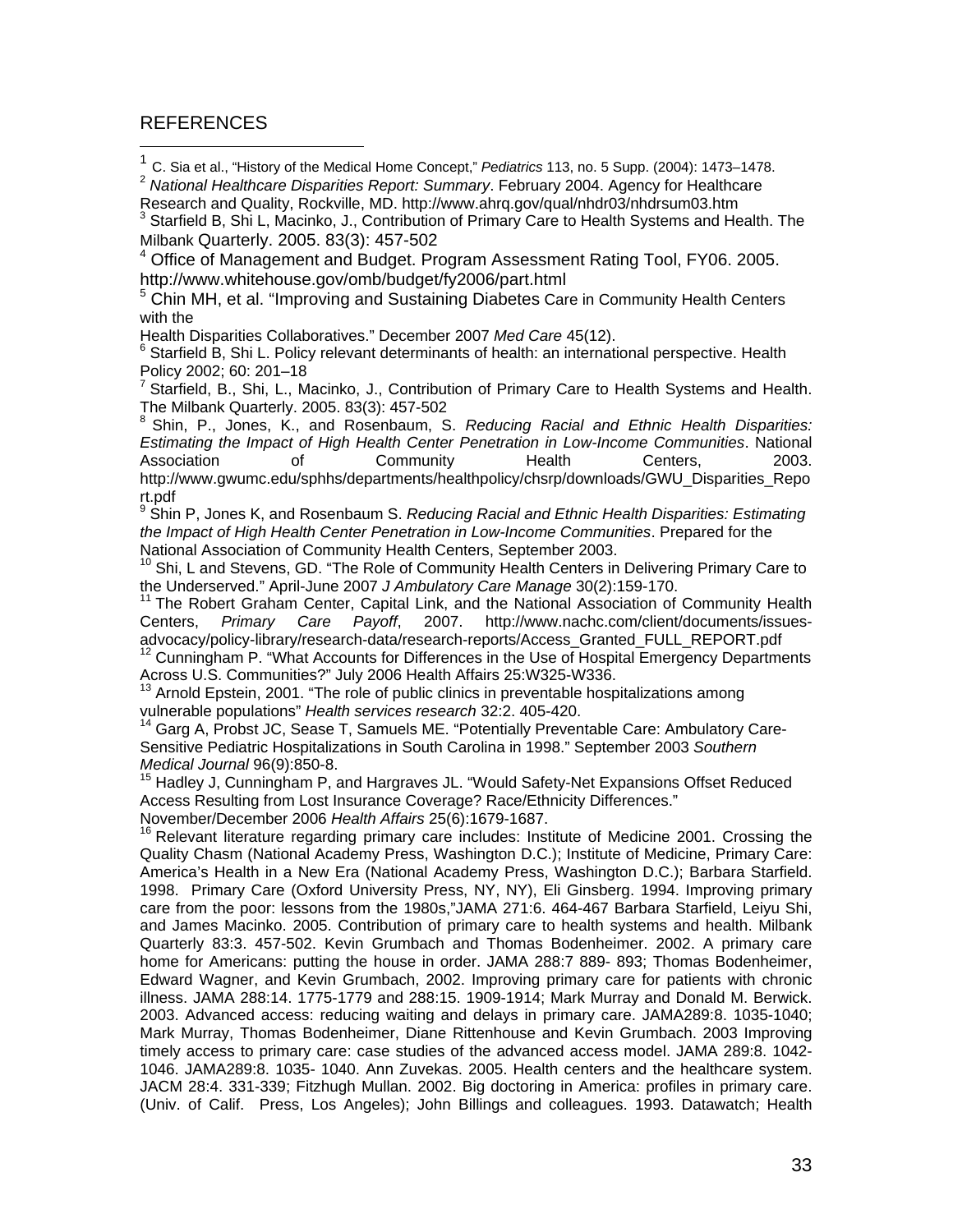Affairs (Spring) 162-174; John Billings, Geoffrey Anderson, and Laurie Newman. 1996. Recent findings on preventable hospitalizations. Health Affairs (Fall) 239-250. Kevin Grumbach, Karen Vranizan, and Andrew Bindman. 1997. Physician supply and access to care in urban communities. Health Affairs 16:1. 71-87. Diane Rittenhouse and colleagues. 2004. Physician organization and care management in California; from cottage to Kaiser Health Affairs. 23:6. 51- 63; Andrew Bindman, Jonathan Weiner, and Azeem Majid. 2001. Primary care groups in the United Kingdom; quality and accountability. Health Affairs 20:3. 132-146; Karen Davis, Stephen Schoenbaum, and Anne-Marie Audet. 2005. A 2020 vision of patient-centered primary care. J. Gen. Int. Med. 20: 953-957; Meredith Rosenthal and colleagues. 2005. Early experience with pay for performance: from concept to practice. JAMA 294:14. 1788-1793Mark Murray and Donald Berwick. 2003. Advanced access: reducing waiting and delays into primary care. JAMA 289:8 (Feb. 26) 1035-1040 Pamela Gordon and Matthew Chin. 2004. Achieving a new standard in primary care for low-income populations: case studies of redesign and change through a learning collaborative; Leiyu Shi and Barbara Starfield. 2001. The Effect of Primary Care Physician Supply and Income Inequality on Mortality Among Blacks and Whites in US Metropolitan Areas. American Journal of Public Health. 91:8. 1246-1250; Leiyu Shi, Barbara Starfield, Bruce Kennedy and Ichiro Kawachi. 1999. Income Inequality, Primary Care, and Health Indicators. Journal of Family Practice. 48:4. 275-284; Christopher Forrest. 2006. Strengthening Primary Care to Bolster the Health Care Safety Net. JAMA. 295:9; Leiyu Shi, James Macinko, Barbara Starfield, Robert Politzer and Jiahong Xu. 2005. Primary care, race, and mortality in the US states. Social Science & Medicine 61. 65-75.

 $17$  Ibid.

<sup>18</sup> Kevin Grumbach and Thomas Bodenheimer. 2002. A primary care home for Americans: putting the house in order. JAMA 288:7 889- 893

<sup>19</sup> Duncan RP, Porter CK, Garvan CW, Hall AG, 2005. "A Profile of Uninsured Floridians: Findings from the 2004 Florida Health Insurance Study." The Department of Health Services Research, Management and Policy, University of Florida

 $20$  Ibid.

<sup>21</sup> Health Insurance Study Updates available at

http://ahca.myflorida.com/medicaid/quality\_management/mrp/Projects/fhis2004/PDF/fhis\_fact\_sh eet\_3\_sep2005.pdf

 $^{22}$  Fryer GE, Dovey SM, Green LA. The importance of having a usual source of health care. Am

Fam Physician 2000;62:477.<br><sup>23</sup> Florida Hospital Association, Financial Health of Florida's Hospitals – Overview, 2000-2006,

<sup>24</sup> Florida Department of Health, Volunteer Health Services Program 2006-2007 Annual Report.<br><sup>25</sup> Centers for Medicare and Medicaid Services, Rural Health Center, Medicare Certified Rural<br>Health Clinics as of 2/6/2008, av

<sup>26</sup> The Robert Graham Center, Capital Link, and the National Association of Community Health Centers, *Primary Care Payoff*, 2007. http://www.nachc.com/client/documents/issuesadvocacy/policy-library/research-data/research-reports/Access\_Granted\_FULL\_REPORT.pdf<br><sup>27</sup> Shin P, Finnegan B, and Rosenbaum S, How does Investment in Community Health Centers

Affect the Economy. RCHN Community Health Foundation, 2008.

http://www.gwumc.edu/sphhs/departments/healthpolicy/chsrp/downloads/DHP\_RCHN\_HealthCe nterInvestmentReport.pdf<br><sup>28</sup> For more detailed description, see http://bphc.hrsa.gov/uds

 $^{29}$  In 2006, federal poverty level was \$16,600 for family of three. 71 FR 3848-3849.<br><sup>30</sup> Urban Institute and Kaiser Commission on Medicaid and the Uninsured estimates based on the Census Bureau's March 2006 and 2007 Current Population Survey (CPS: Annual Social and

Economic Supplements).<br><sup>31</sup> 2004 Florida Health Insurance Study

 $32$  U.S. Census Bureau, 2000 Decennial Census, summary file 3.  $33$  Ibid

<sup>34</sup> Rosenbaum, S., Shin, P. Migrant and Seasonal Farmworkers: Health Insurance Coverage and Access to Care. GW Department of Health Policy, Center for Health Services Research and Policy, Kaiser Commission on Medicaid and the Uninsured. May 2005.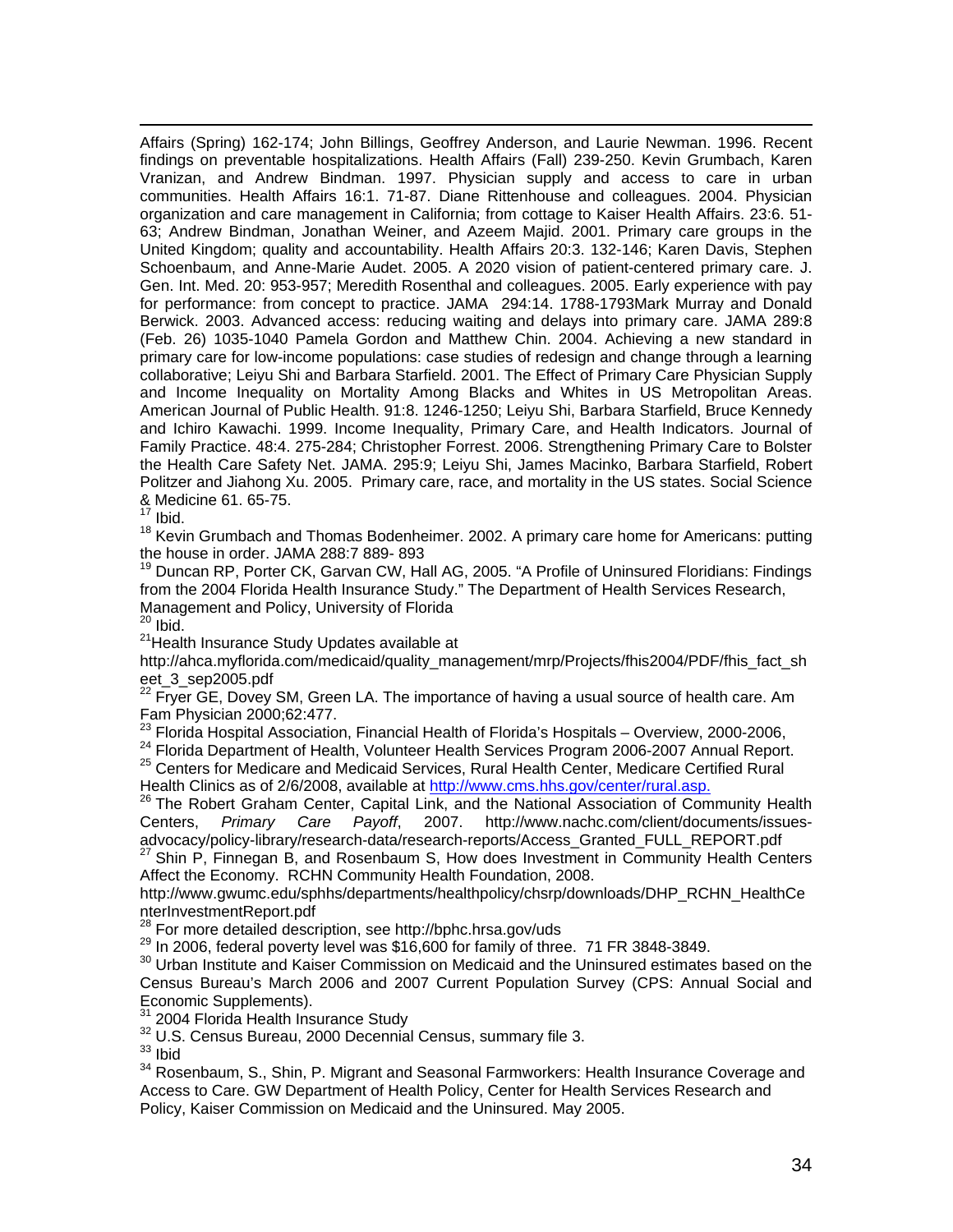$^{35}$  2006 UDS data, HRSA

36 Rosenbaum, S., Shin, P. Migrant and Seasonal Farmworkers: Health Insurance Coverage and Access to Care. GW Department of Health Policy, Center for Health Services Research and Policy, Kaiser Commission on Medicaid and the Uninsured. May 2005.

<sup>37</sup> Brooks, R.G., Menachemi, N., Clawson, A., and Les Bietsch. Availability of Physician Services in Florida, Revisited. Archives of Internal Medicine. 2005;165:2136-2141

<sup>38</sup> See studies cited in National Association of Community Health Centers, 2008. Studies on health centers improving access to health care, quality, disparities, and cost. Washington D.C. Available at http://www.nachc.com/literature-summaries.cfm

39 Centers for Disease Control. The burden of chronic diseases and their risk factors. National and State Perspectives, 2004.<br>http://apps.nccd.cdc.gov/BurdenBook/DeathCause.asp?BookID=2&state=fl

<sup>40</sup> National Center for Injury Prevention and Control. 10 Leading Causes of Death, Florida. 2005.<br>Available at: http://webappa.cdc.gov/sasweb/ncipc/leadcaus10.html

<sup>41</sup> Centers for Disease Control and Prevention. Chronic Diseases: The Leading Causes of Death, Florida. 2005. http://www.cdc.gov/nccdphp/publications/factsheets/ChronicDisease/florida.htm

42 Florida Department of Health. Florida Chronic Disease Report. 2002. http://www.doh.state.fl.us/Family/chronicdisease/websites.html#data

<sup>43</sup> Centers for Disease Control and Prevention. Chronic Diseases: The Leading Causes of Death, Florida. 2005. http://www.cdc.gov/nccdphp/publications/factsheets/ChronicDisease/florida.htm

<sup>44</sup> Florida Department of Health. Cardiovascular Surveillance Summary, 2007.

http://www.doh.state.fl.us/family/heart/statistics.html<br><sup>45</sup> Centers for Disease Control. The burden of chronic diseases and their risk factors. National and State Perspectives, 2004.

http://apps.nccd.cdc.gov/BurdenBook/DeathCause.asp?BookID=2&state=fl<br><sup>46</sup> Ibid<br><sup>47</sup> Florida Department of Health. Cardiovascular Surveillance

47 Florida Department of Health. Cardiovascular Surveillance Summary, 2007. http://www.doh.state.fl.us/family/heart/statistics.html<br><sup>48</sup> Centers for Disease Control and Prevention. Chronic Diseases: The Leading Causes of Death,

Florida. 2005. http://www.cdc.gov/nccdphp/publications/factsheets/ChronicDisease/florida.htm

<sup>49</sup> Centers for Disease Control. The burden of chronic diseases and their risk factors. National and State Perspectives, 2004.

http://apps.nccd.cdc.gov/BurdenBook/DeathCause.asp?BookID=2&state=fl<br><sup>50</sup> American Cancer Society, Cancer Facts and Figures, 2007. http://www.cancer.org/docroot/STT/stt\_0\_2007.asp?sitearea=STT&level=1

51 American Diabetes Association, "Economic Costs of Diabetes in the U.S. in 2007. www.diabetes.org/uedocuments/cost-diabetes-executive-summary.pdf.; "Economic Costs of Diabetes in the U.S.," Diabetes Care, vol. 26, no. 3 (2003).

52 Shin P, Markus A, Rosenbaum S, and Sharac J. Adoption of Health Center Performance Measures and National Benchmarks. *Journal of Ambulatory Care Management*. 31(1):69-75, January/March 2008.

53 Starfield B, Shi L, Macinko, J., Contribution of Primary Care to Health Systems and Health. The Milbank Quarterly. 2005. 83(3): 457-502

<sup>54</sup> Chin MH, et al. "Improving and Sustaining Diabetes Care in Community Health Centers with the Health Disparities Collaboratives." December 2007 *Med Care* 45(12).<br><sup>55</sup> Shin P, Jones K, and Rosenbaum S, "Reducing Racial and Ethnic Health Disparities:

Estimating the Impact of High Health Center Penetration in Low-Income Communities," Fact Sheet, October 2004,

http://www.nachc.org/advocacy/HealthDisparities/files/DisparitiesFactSheet.pdf<br><sup>56</sup> Shi, L and Stevens, GD. "The Role of Community Health Centers in Delivering Primary Care to<br>the Underserved." April-June 2007 J Ambulatory

<sup>57</sup> www.whitehouse.gov/omb/expectmore/detail/10000274.2007.html

58 Heffler S, et al. (2005) "US Health Spending Projections for 2004-2014." *Health Affairs* Web Exclusive w5-47. Smith C, et al. (2005) "Health Spending Growth Slows in 2003." *Health Affairs*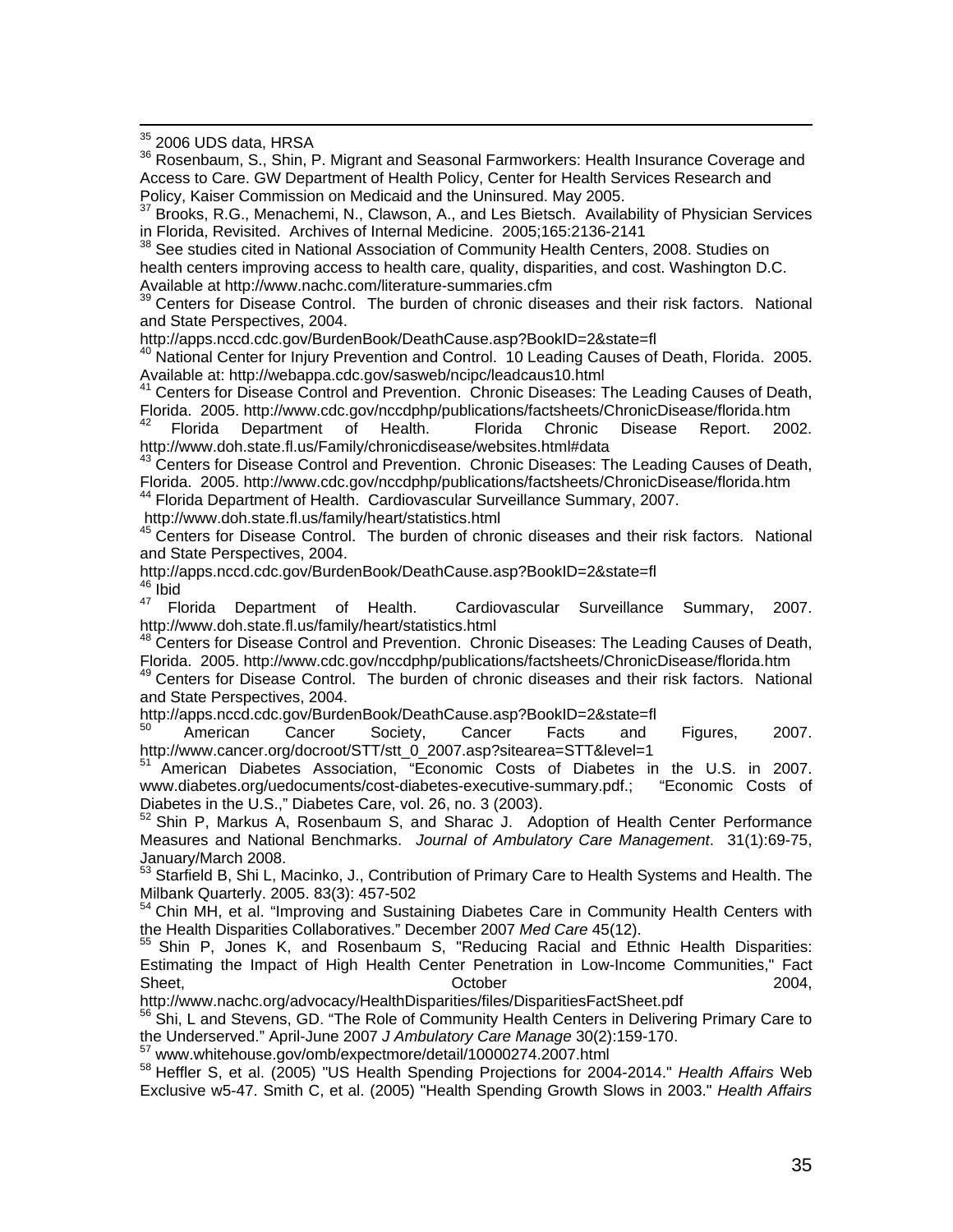24(1):185-194. Levit K, et al. (2004) "Health Spending Rebound Continues in 2002." *Health* 

Affairs 23(1):147-159.<br><sup>59</sup> Proser M, Deserving the Spotlight: Health Centers Provide High-Quality and Cost Effective

Care. *Journal of Ambulatory Car Management*, 2005; 28(4): 321-330.<br><sup>60</sup> The Robert Graham Center, Capital Link, and the National Association of Community Health<br>Centers, Primary Care Payoff, 2007. http://www.nachc.com/cli Centers, *Primary Care Payoff*, 2007. http://www.nachc.com/client/documents/issues-

advocacy/policy-library/research-data/research-reports/Access\_Granted\_FULL\_REPORT.pdf<br><sup>61</sup> American Hospital Association. Uncompensated Hospital Care Cost Fact Sheet, October 2007.<br><sup>62</sup> Florida Hospital Association, Financ 2008.

 $63$  Ibid.

<sup>64</sup> Agency for Health Care Administration, Emergency Department Utilization Report for Calendar Year 2005, Document Abstract February 2008.

 $65$  Ibid.

<sup>66</sup> Starfield B, Shi L, Macinko, J., Contribution of Primary Care to Health Systems and Health. The Milbank Quarterly. 2005. 83(3): 457-502.

 $67$  Agency for Health Care Administration, 2005 Florida Emergency Department Use.<br>http://ahca.myflorida.com/Publications/forms/EmergencyDepartment.pdf

68 Smith-Campbell B. Emergency Department and Community Health Center Visits and costs in an Uninsured Population. *Journal of Nursing Scholarship*, 2005; 37(1):80-86.<br><sup>69</sup> Centers for Medicare and Medicaid Services.

www.cms.hhs.gov/NationalHealthExpendData/downloads/tables.pdf (Table 8)<br><sup>70</sup> 2006 HRSA UDS data

71 National Association of Community Health Centers, Underserved and Medically Disenfranchised Populations by U.S. County, 2005. http://www.nachc.com/client/documents/All%20US%20counties%20and%20MD%20populations %202005.pdf

72 Shin, P., Finnegan, B., Sharac, J., and Rosenbaum, S. *Health Centers: An Overview and Analysis of Their Experience with Private Health Insurance.* Kaiser Family Foundation; http://www.kff.org/uninsured/upload/7738.pdf

<sup>73</sup> Shi L, Stevens G and Politzer R. "Access to Care for U.S. Health Center Patients and Patients Nationally - How Do the Most Vulnerable Populations Fare?" March 2007 *Medical Care* (45)3: 206-213.

74 Shin, P., Finnegan, B., Sharac, J., and Rosenbaum, S. Health Centers: An Overview and Analysis of Their Experience with Private Health Insurance. Kaiser Family Foundation. February 2008.

75 1996-2006 UDS data, HRSA and U.S. Census Bureau 1996-2006 Current Population Survey

(CPS) Annual Social and Economic Supplement (ASEC)<br><sup>76</sup> Shin, P., Finnegan, B., Sharac, J., and Rosenbaum, S. Health Centers: An Overview and Analysis of Their Experience with Private Health Insurance. Kaiser Family Foundation. February 2008.

 $77$  The Robert Graham Center and the National Association of Community Health Centers, *Access Denied*, 2007.

http://www.nachc.com/client/documents/issues-advocacy/policy-library/research-data/researchreports/Access\_Denied42407.pdf

 $78$  Center for Budget and Policy Priorities, New George and Florida Health Plans Unlikely to Reduce Ranks of Uninsured, 2008. http://www.cbpp.org/7-1-08health.htm

<sup>79</sup> Agency for Health Care Administration. Florida Medicaid Reform Application for 1115 Research and **Demonstration** Demonstration **CONS EXECUTE:** Waiver.

http://ahca.myflorida.com/Medicaid/medicaid\_reform/waiver/index.shtml

80 Florida. Agency for Healthcare Administration. Florida Medicaid Reform: Implementation Plan. http://ahca.myflorida.com/Medicaid/medicaid\_reform/implementationplan/index.shtml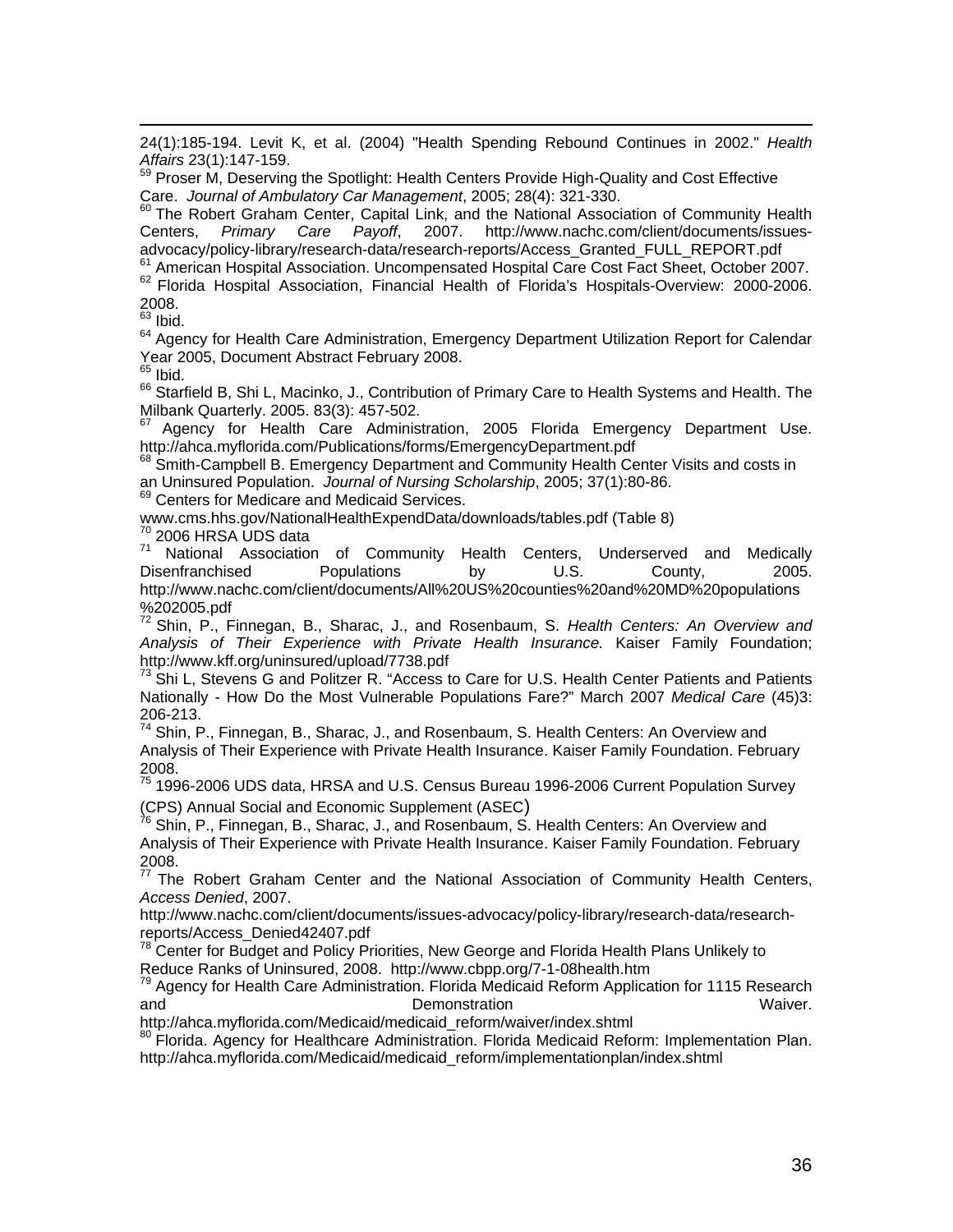<sup>81</sup> Georgetown University Health Policy Institute, "Medicaid pilots at one year: How is the new Medicaid marketplace faring?" Jessie Ball DuPont Fund, December 2007.<br>http://ihcrp.georgetown.edu/floridamedicaid/pdfs/briefing4.pdf

 $83$  Smith V, et al., As tough time wanes, States act to improve Medicaid coverage and quality: Results from a 50-State Medicaid Budget Survey for State Fiscal Years 2007 and 2008. Kaiser Family Foundation, October 2007.

<sup>84</sup> Keen, Linda. Florida. Office of the Inspector General. Agency for Healthcare Administration. Program Review of the Medicaid Reform Pilot Project. 2007.

<sup>85</sup> Smith V, et al., As tough time wane, States act to improve Medicaid coverage and quality: Results from a 50-State Medicaid Budget Survey for State Fiscal Years 2007 and 2008. Kaiser Family Foundation, October 2007.

<sup>82</sup> Alker, Joan, and Jack Hoadley. Waving Cautionary Flags: Initial Reactions From Doctors and Patients to Florida's Medicaid Changes. Health Policy Institute, Georgetown University. Jesse Ball DuPont Fund, 2007. 1-4.